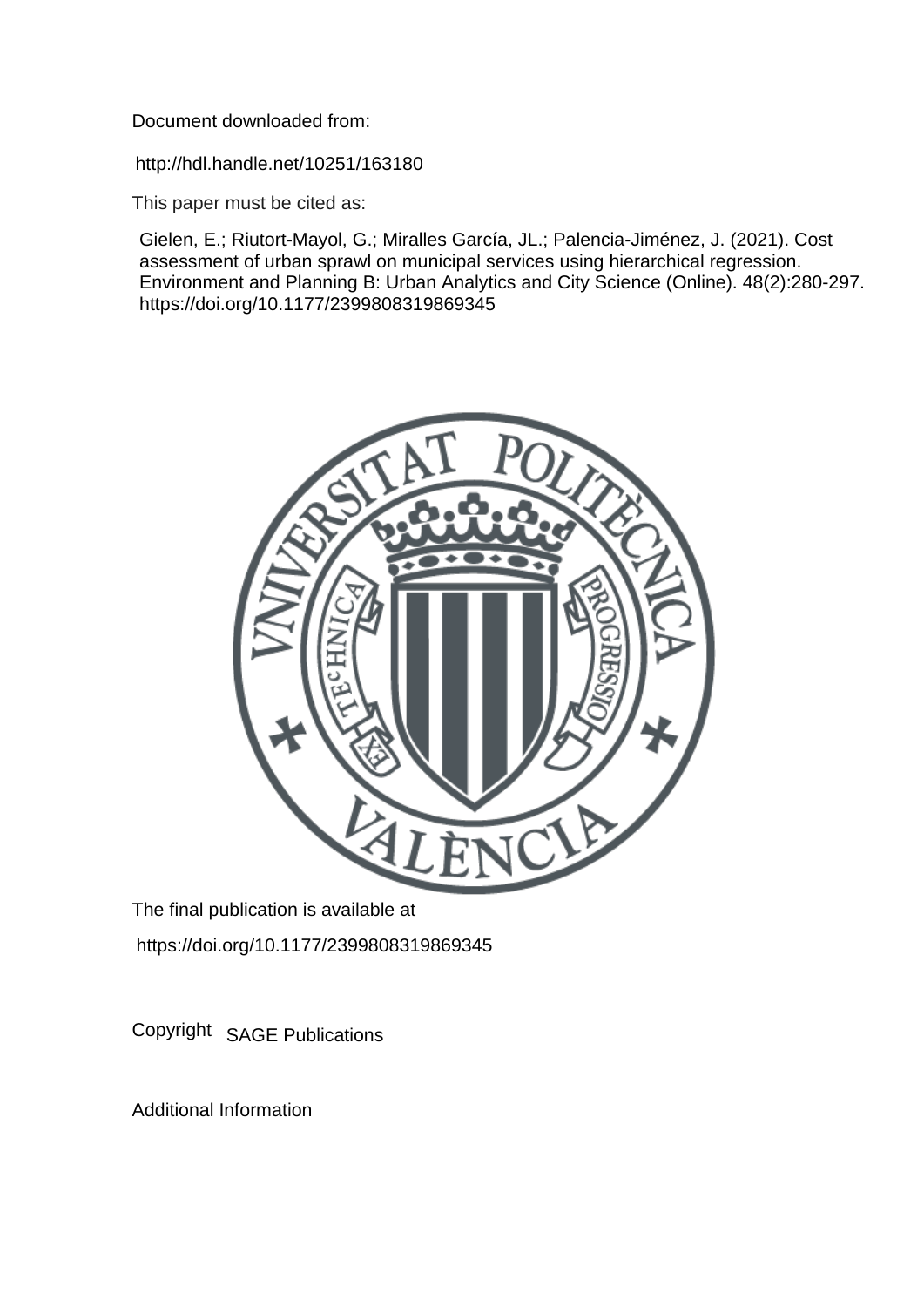### **Cost assessment of urban sprawl on municipal services using hierarchical regression**

### **Abstract:**

In Europe, especially in the Valencian Community, Spain, the growth of cities in the last few decades has brought with it a major paradigm change, shifting from a compact to a sprawling urban model. Although it is known about its important environmental, social, and economic effects, there is no clear and unequivocal measurement of the impact of urban sprawl on municipal spending. The impact of the sprawling city on public finances and on the cost of local public services is clearly one of the conditioning factors that should be assessed when making urban development decisions.

Based on a measurement of the sprawling city, our aim is to calculate the effect of urban sprawl on the Local Administration's expenditure and particularly on the cost of basic public municipal services. These are obtained through a statistical model with cost functions that can assess the increase in spending prompted by urban sprawl for municipal current expenditure. The proposed model is novel in the field of urban planning, and is based on a Bayesian hierarchical model with the ability to include modeling constraints among the expenditures variables and handle missing values accurately.

With this paper, we show that urban sprawl has a significant and positive effect on the unit cost of local public services, which results in an inefficient urban growth model from the economic point of view. The effect is not transferred homogeneously to the budget. There are spending items that are more sensitive to urban sprawl like expenditure on: security and public transportation and community wellbeing, which primarily covers waste collection, elimination, and treatment; sanitation, and water supply and distribution; road cleaning; and public lighting.

**Keywords:** urban sprawl; cost of public services; municipal budget; hierarchical regression

### **1 Introduction**

Urban growth and specifically the urban sprawl model has major environmental, social, and economic effects on a region. The economic effects of urban sprawl can take on a considerable scale at the revenue and expenditure levels. In Spain over the last few decades, many municipalities have adopted expansive urban models to leverage a source of revenue easy to tap into, provoking very high growth and often even more sprawl (EEA, 2006; Burriel, 2008; Gaja, 2008; Miralles, 2014). While the last economic cycle and its associated real estate bubble from 1997 to 2006 lasted (Miralles, 2014), the urban sprawl model was a major short term source of revenue for local Spanish public administrations. However, this expansive growth model was not accompanied by the long term fiscal balance control it was due.

The economic costs may be private when they refer to the costs of goods or services that the home's user has to assume (like transportation, water, or power) or public when it is the administration that has to assume the costs of providing the goods or services to the home.

These public economic costs are mostly covered by town budgets. If a city grows without major changes in the urban morphology, the population increase will produce an expansion in the budget in the same proportion on the expenditure and on the revenue side, thereby maintaining the same budget balance. If urban growth is done varying the urban parameters of the city like density, space, demographics, mix of uses, it is unclear whether the budgetary balance would be maintained. This is precisely the central question of this study which aims to determine the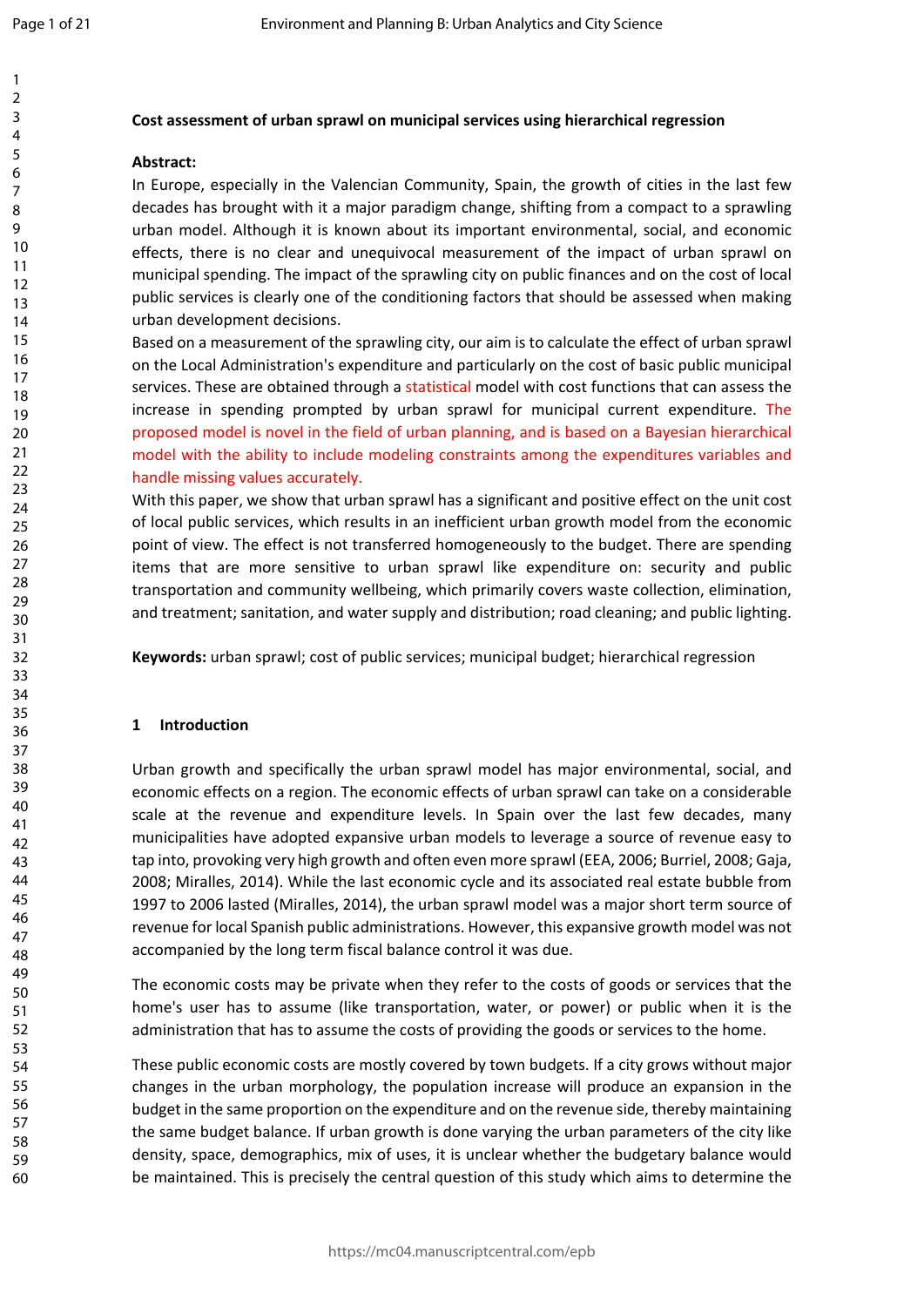direction and magnitude of the changes in municipal public spending produced due to an increase in urban sprawl. There is evidence of the effect of the urban shape on local coffers (Solé-Ollé, 2001, 2005, 2008; Carruthers et al., 2003; Hortas-Rico, 2010, 2014; Benito et al., 2010), attributing higher costs in the provision of basic public services.

The description of urban sprawl usually focuses on measuring the degree of compactness-sprawl of the entire municipal urban area. There have been several approaches to measuring this index: some use population or housing density (Carruthers et al., 2003; Hortas-Rico, 2010; Benito et al., 2010), the number of hubs and the percentage of the population spread out (Solé-Ollé, 2001; Solé-Ollé et al., 2008; Hortas-Rico et al., 2013), and other indexes of fragmentation of urban areas (Sapena et al., 2015). However, in all of them, the characterization of the urban landscape is only partial.

This article aims to be a study in quantification and analysis of the effect of urban sprawl on spending on basic municipal public services for all of the municipalities in the Autonomous Community of Valencia in Spain. As an index of urban sprawl we make use of the index calculated in Gielen et. al. (2018), which is an urban sprawl index calculated as the latent factor related to a group of 12 characteristics related to the land use in each town, making use of the Bayesian factorial analysis methodology for its calculation. This urban sprawl index covers more aspects and characteristics of the sprawling city than any previous paper.

The relationship between the urban sprawl index and each of the budgetary variables is assessed using the Bayesian regression model adjustment and formula for each of the variables. The hierarchical relationships that exist between the different expenditure variables are modeled so that the different expenditure variables could share information between them and in that way obtain more accurate and reliable estimates. The use of the Bayesian approach to formulate and estimate the regression models has allowed us to take full advantage of the available data set because it takes into consideration the missing data that exist in the data set. The Bayesian approach allows for statistical inference of the missing data simultaneously with the model's inference, a real and efficient way to use the entire database when there are missing data in it. Furthermore, the values equal to zero in the expenditure variables do not usually correspond to a zero cost for a certain variable, but indicate that certain service is not provided by a municipality. The proposed model has the ability to jointly model these values equal to zero and the real expenditure values, and share information among them. The proposed model with all these modeling features is novel in the field of urban planning.

As a result, we were able to determine what municipal expenditure variables were dependent on urban sprawl and obtain a series of cost functions to assess the increase in current municipal spending according to urban sprawl.

# **2 Background**

2.1 Relationship between urban sprawl and municipal expenditure

Although some authors grant a positive fiscal balance to urban development with less density (Speir et al., 2002), most suggest a clearly loss-making economic balance. According to Muñiz (2006), the sprawl model is clearly inefficient from the economic perspective: the public and private cost of a house in an apartment building is lower than for a single-family detached or row house.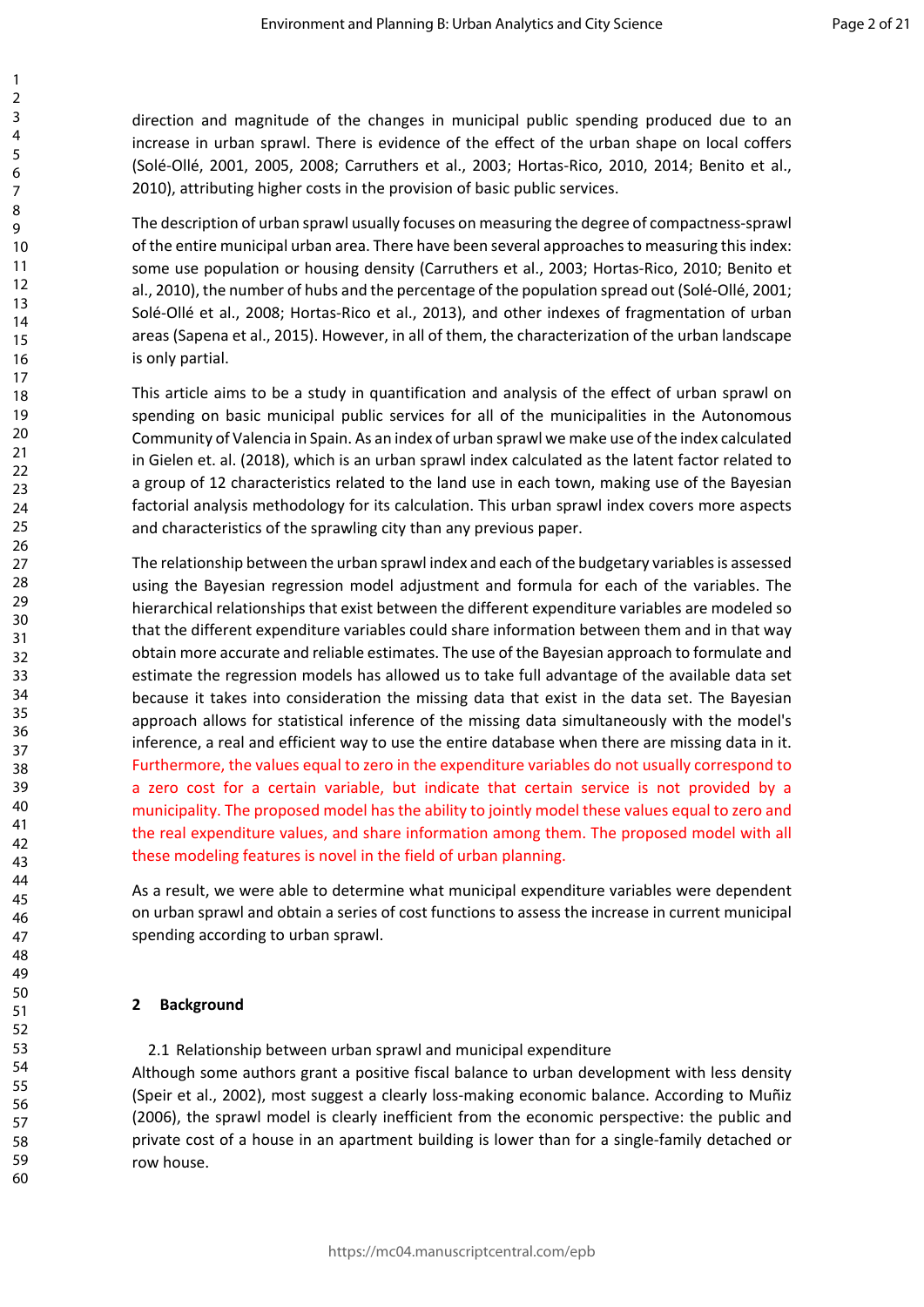59 60 The costs far outstretch benefits and although some benefits may exist in isolated cases, this balance appears to be loss-making in general terms (Ewing, 1994, quoted by Pichler, 2007; Miralles et al.; 2013). In addition, Brueckner (2001) demonstrates that the promotion of new sprawling residential neighborhoods, far from the city, is artificially less expensive than it is in actuality. According to this author, paying additional taxes does not usually cover the marginal costs of providing new infrastructure (highways, sewage systems, electrical and gas grid, schools, parks, and recreational areas), which creates a net individual benefit for the new owner over the net social benefit.

There is an abundance of international literature which attributes the economic cost overrun of urban sprawl much of which has to do with higher expenses in the provision of public services assumed by municipalities (RERC, 1974; Burchell et al., 2003; Speir, 2002; Carruthers et al., 2003). The Real Estate Research Corporation of the United States in a study called 'The Costs of Sprawl' (RERC, 1974) estimated that, in the service exploitation stage, once the city has been built and inhabited, an urban development with less density is twice as expensive as others that are denser (Carruthers et al.; 2003, quoting RERC, 1974). In Switzerland, the Office Fédéral du Développement Territorial (2000) indicates three times the costs for public sanitation and water distribution, trash collection, roads, and electricity. Burchell et al. (2003) estimate that the sprawling city generates 10% more deficit in public service costs as well as 10% more highways and 8% in housing costs. Carruthers et al. (2003) establishes that the type of urban development has an effect on the expenditure associated with transportation infrastructure, trash collection, road cleaning, police, firefighters, public parks, and libraries. The study shows that higher density, which leverages economies of scale, reduces the unit cost of providing public services and that the spatial extension of urban development increases those same costs. The properties of density, distance, and fragmentation that define the sprawl of urban space have a direct effect of higher costs for the services of water sanitation and distribution (Speir et al., 2002). There are also authors like Ladd (1994), quoted by Carruthers et al. (2003) who argue the opposite: higher density produces higher costs for public services and even demonstrate the existence of a nonlinear relationship in which, at first, at very low densities, the costs decrease as density increases, and then, as it approaches higher densities, rise again. In Europe, Guengant et al. (1995), quoted by Garrido et al. (2013), concluded that density had no economic effect on the cost of public services.

In Spain, several authors have studied the relationship between urban sprawl and the cost of public services. According to Muñiz (2006), maintaining certain levels of public services in disperse areas "implies higher costs than for a compact and dense area." Garbiñe (2007) estimates that the maintenance costs for public services per house in a development with row houses (water distribution, sanitation, lighting, cleaning, and development) can cost up to seven times a development in an urban center. The work done by Solé-Ollé (2001), Solé-Ollé and Bosch (2005) underscore this idea: urban sprawl has a positive and significant impact on the cost of municipal public services. These same results can be found in more recent studies carried out from 2008 to 2014 by Solé-Ollé and Hortas-Rico: a 1% increase in the area built-up per capita increases the current expenditure by 0.11% (Solé-Ollé et al., 2008); urban sprawl is responsible for a 2.3% growth in the cost of basic public services which is 7% in the infrastructure chapter, 2.3% in goods and services, 2% in housing and police, 2.7% in administrative services, and 3.7% in culture. It also shows that in 4% of the municipalities analyzed, this increase was over 10% (Hortas-Rico et al., 2010).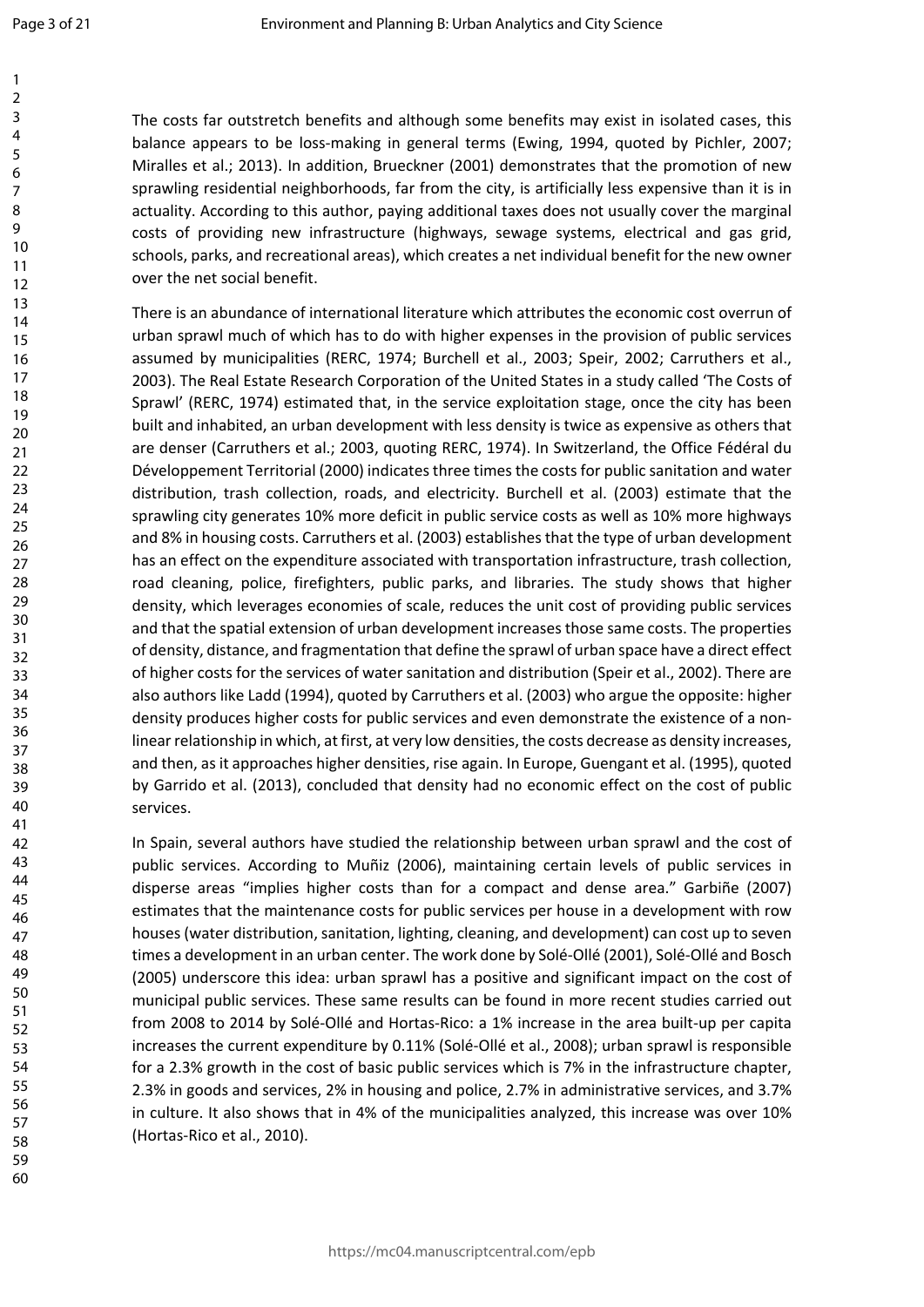### 2.2 Variables and methods used in the cost estimate

The economic impact of urban sprawl has been studied through input-output studies and econometric studies. The first are empirical studies that aim to draw up a prototype that analyzes the influence of urban space's development characteristics on the economic flows involved (Real Estate Research Corporation, 1974; Office Féderal du Developpement Territorial, 2000; Garbiñe, 2007; Moral, 2010; Paulsen, 2013). The second, more recent, use econometric techniques that due to progress in computer processing, the availability of the amount of economic data, and more knowledge about the variables being used are better equipped to paint a more realistic picture. In Spain, the studies by Solé-Ollé (2001, 2005, 2008), Hortas-Rico (2010, 2013) and Benito et al. (2010) were carried out with these kinds of methodologies, attempting to establish the relationship between urban sprawl and municipal expenditure on basic public services. In most of these studies, least squares was used to analyze the determining factors of local spending which was combined in some cases with segmented linear regression techniques (Sole-Ollé, 2005; Benito, 2010; Hortas-Rico, 2010; Hortas-Rico 2013), assuming a non-linear relationship between expenditure and independent variables like population.

Location factors or of urban configuration considered by other authors are: developed area per capita (Solé-Ollé, 2001; Sole-Ollé, 2008, Hortas Rico, 2008; Hortas-Rico, 2014), percentage of single-family houses (Sole-Ollé, 2008), number of population centers (Sole-Ollé, 2008), percentage of dispersed population (Sole-Ollé, 2008; Hortas-Rico, 2014), density, land value, and total developed area (Carruthers et al., 2003). There are also other social or demographic variables like population structure or education (Solé-Ollé, 2001; Cabasés et al, 2012; Benito, 2010; Hortas-Rico, 2014); economic variables, like income, the weight of tourism or industry (Solé-Ollé, 2001; Carruthers et al., 2003, Hortas-Rico, 2014; Benito et al., 2010); political and institutional variables in Solé-Ollé (2001) and Cabasés et al. (2012); variables related to the financial situation of the administration (Solé-Ollé, 2001; Benito et al., 2010; Cabasés et al., 2012), and territorial variables like the capacity of the centers or grouping of municipalities (Hortas-Rico, 2014). In Spain, the study by Solé-Ollé (2001) covers the most variables.

### **3 Methodology**

#### 3.1 Conceptual model.

Despite the recognition of the importance of the relationship between public finance and urban form (RERC, 1974; Solé-Ollé, 2001; Speir, 2002; Burchell et al., 2003; Carruthers et al., 2003; Solé-Ollé and Bosch, 2005), this is, in a large extend, an undeveloped assumption and urban planners do not have yet the assessing tools to evaluate the effect of the urban model they project.

In order to model the expenditures in the public finances of a municipality, several factors have to be taken into consideration. First, the expenditure in a certain budgetary variable is dependent on the amount of services that it includes. Which amount of services included depends on the population size of the municipality, as established in the Spanish Local Regime Basic Law of 1985. In addition, this expenditure also depends on the demand for services, such as the greater the demand for houses or people, the higher the cost. Furthermore, the quality of the services provided also affects their costs. And finally, the cost of providing public services depends on the established urban model, since it governs the characteristics and the dynamics of the supply and capture of the services (Solé-Ollé, 2001; Speir, 2002; Burchell et al., 2003; Carruthers et al., 2003; Solé-Ollé and Bosch, 2005).

60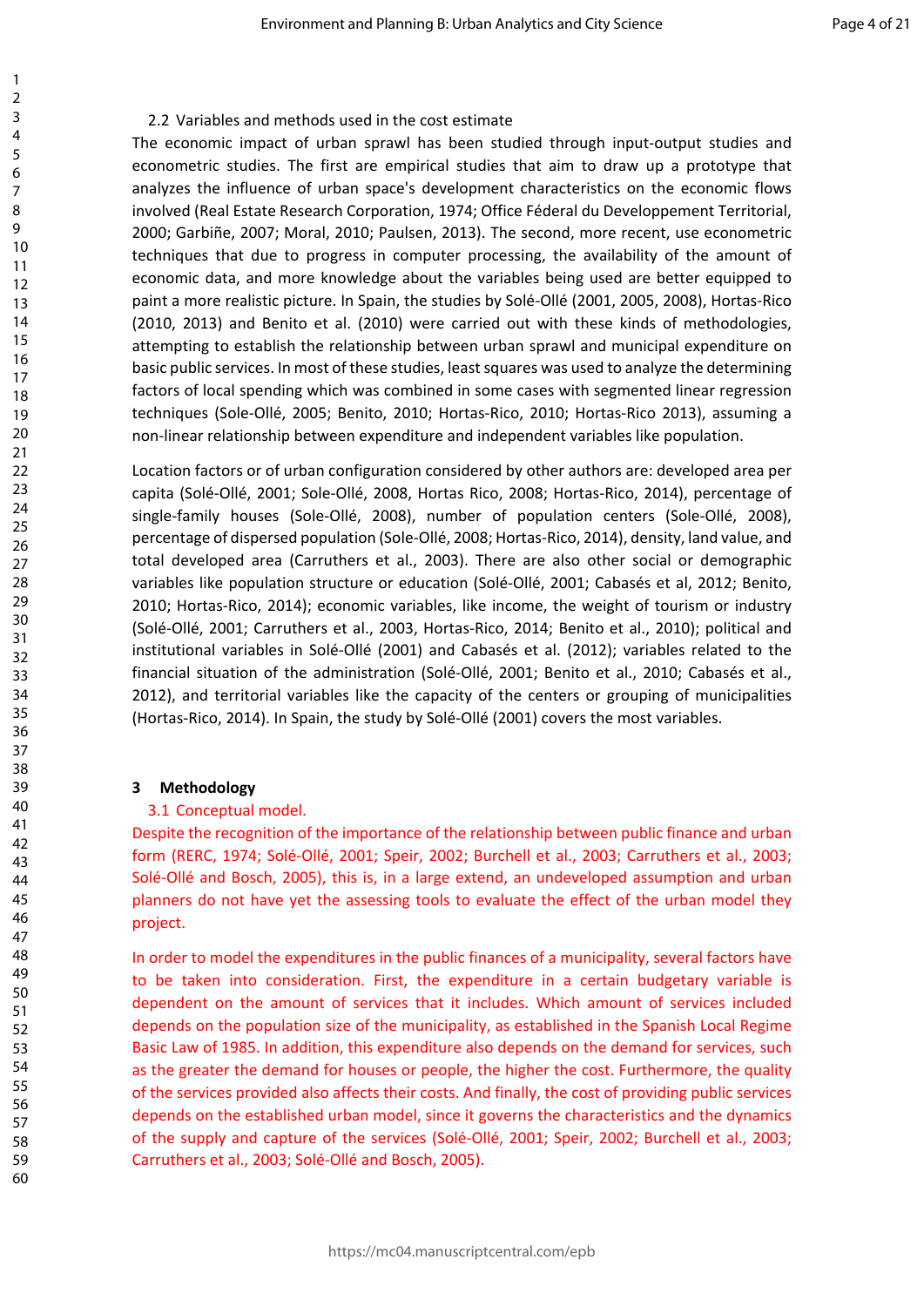From this evidence, a 'cost function' for the municipal expenditures can be expressed in a conceptual form that includes the effects of the different factors. This 'cost function' can be represented by some function  $f$ .

$$
E = f(s,n,q,u)
$$

where  $E$  represents the expenditure in a budgetary variable of a municipality,  $s$  the amount of services provided, n the demand for the services,  $q$  the quality of the services and  $u$  the established urban model in the municipality.

Assuming that the factors s and  $q$  might be constant over time for a municipality. Since both the amount of services, which are set for the Spanish Local Regime Basic Law according to the population size and the quality of the services are not expected to change in the short term. Thus, the remaining factors in the cost function are the demand for the services  $n$  and the urban model  $u$ . If the municipality expenditures are expressed per unit of service demand, so that  $e = E/n$ , we obtain a 'cost function' for a municipality only as a function of the urban model:

 $e = g(u)$ 

 $g(u)$  represents a certain 'cost function' that depends on the urban model  $u$ .

This conceptual model can be a framework on which the modeling of a 'cost function' for a municipality should be based on. The determination of a 'cost function' allows us to estimate the effects a new urban pattern might cause on the expenditures of a municipality. The 'cost function' can give the planners a more active role with a decision-making tool that incorporates spatial characteristics of the urban model.

Further on, the present work is focused on the determination of the 'cost function'  $g$  as a function mainly of the urban model for all the municipalities of the Valencian Community in Spain. The urban model is characterized by an index, called sprawl index (Gielen et al. (2018)).

### 3.2 Area of study and sample units

The study is of 542 municipalities in the Autonomous Community of Valencia, Spain, on the Mediterranean coast, corresponding to NUTS 2 level of the Nomenclature of Territorial Units for Statistics of the EU (Figure 1). The territory has an area of 23,255 km<sup>2</sup> with more than 5 million in population, and is divided into three provinces: Castellon, Valencia and Alicante.

The Autonomous Community of Valencia is known for its particular Valencian urban development model (Fortbou, 2005; Burriel, 2008; Gaja, 2008; Miralles, 2014), which due to its geographic location and its productive model based on tourism triggered a real estate boom and an expansive urban model (EEA, 2006).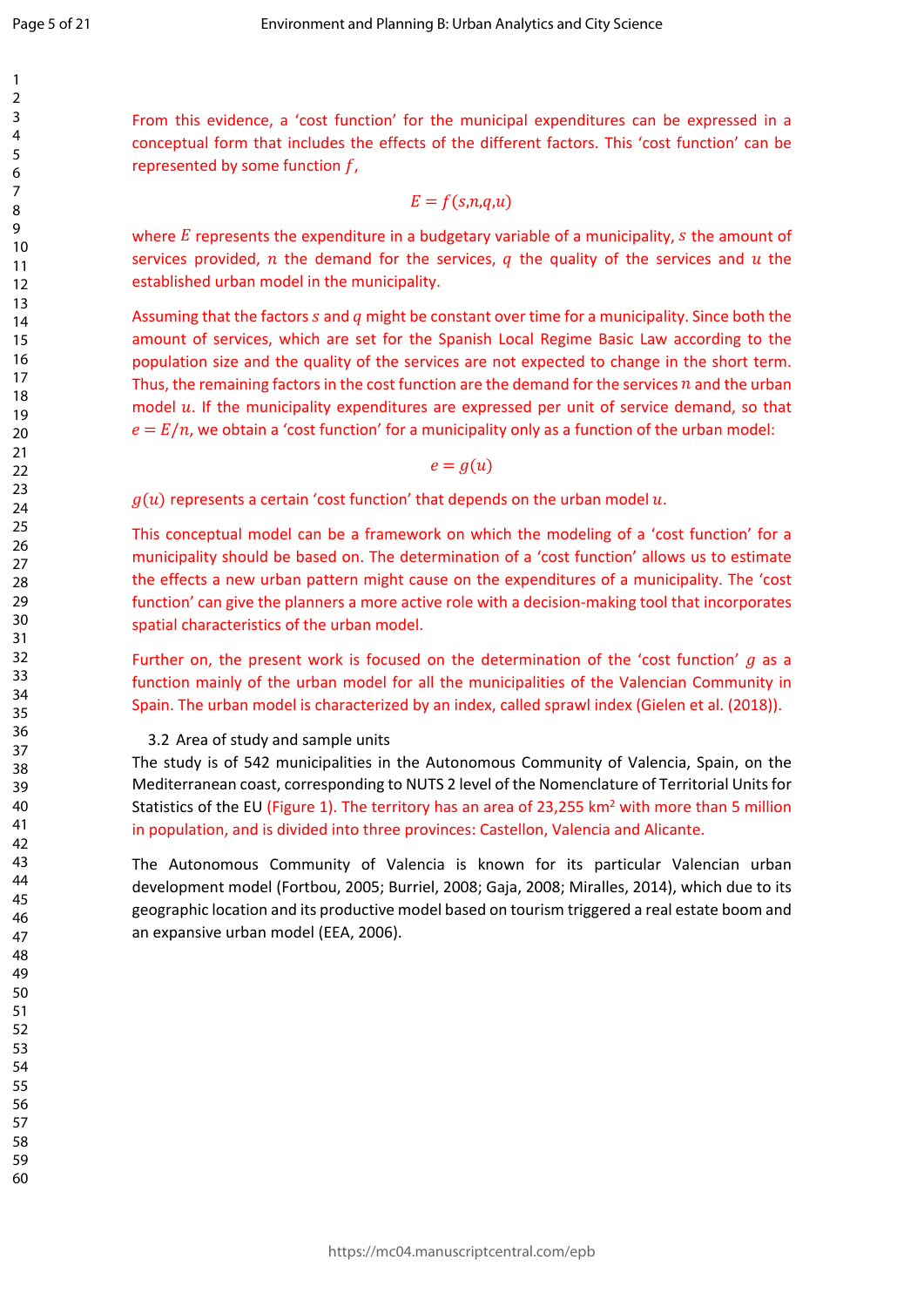

*Figure 1: Area of study* 

The municipality is the minimum unit of observation and analysis in this study. Until now, there have only been similar studies of samples of few Spanish municipalities (Solé-Ollé et al., 2008; Hortas-Rico, 2010; Benito et al., 2010; Hortas-Rico et al., 2013) and the province of Barcelona (Solé-Olle, 2001). The sample chosen has several advantages when compared to these studies: one, the Community of Valencia has its own regulatory framework in urban development; two, it is a large and diverse enough sample to run the statistical analysis in its territorial characteristics which vary considerably if the town is inland or on the coast; three, there are full and standard data on land use and public finance; last, the previous paper by Gielen et al. (2018) offers a synthetic index of sprawl already calculated for all of the municipalities in the study's scope.

### 3.3 Budget expenditure variables

The expenditure variables were obtained from budget settlement data for local institutions published by the Virtual Offices for Financial Coordination with the Local Institutions of the Secretariat-General of Autonomous and Local Coordination of the Ministry of Finance and Public Administrations. The concept of expenditure used in this study is current expenditure. Capital and financial transactions are not included since they are the result of more volatile and complex decisions, with longer timeframes than current expenditure (Solé-Ollé, 2001). Expenditure variables were defined in euros per house and at the municipal level.

In comparison with other studies carried out in Spain, a more complete budget data set is analyzed: several budgetary fiscal years are used, specifically from 2010 to 2013, and the authors work with a new organization of the data that corresponds to the structure of the budgets of the local institutions in effect since 2008. In that way, more detailed budgetary data is included, up to a third hierarchical level (expenditure program groups). The effect on the different basic public municipal services can be differentiated and individualized results obtained for sanitation, supply and distribution of water, collection, elimination, and treatment of waste, road cleaning, and public lighting.

Table 1 shows the different expenditure variables. They respond to a hierarchical structure with four levels in line with the classification of municipal budgets in Spain. Not all of the expenditure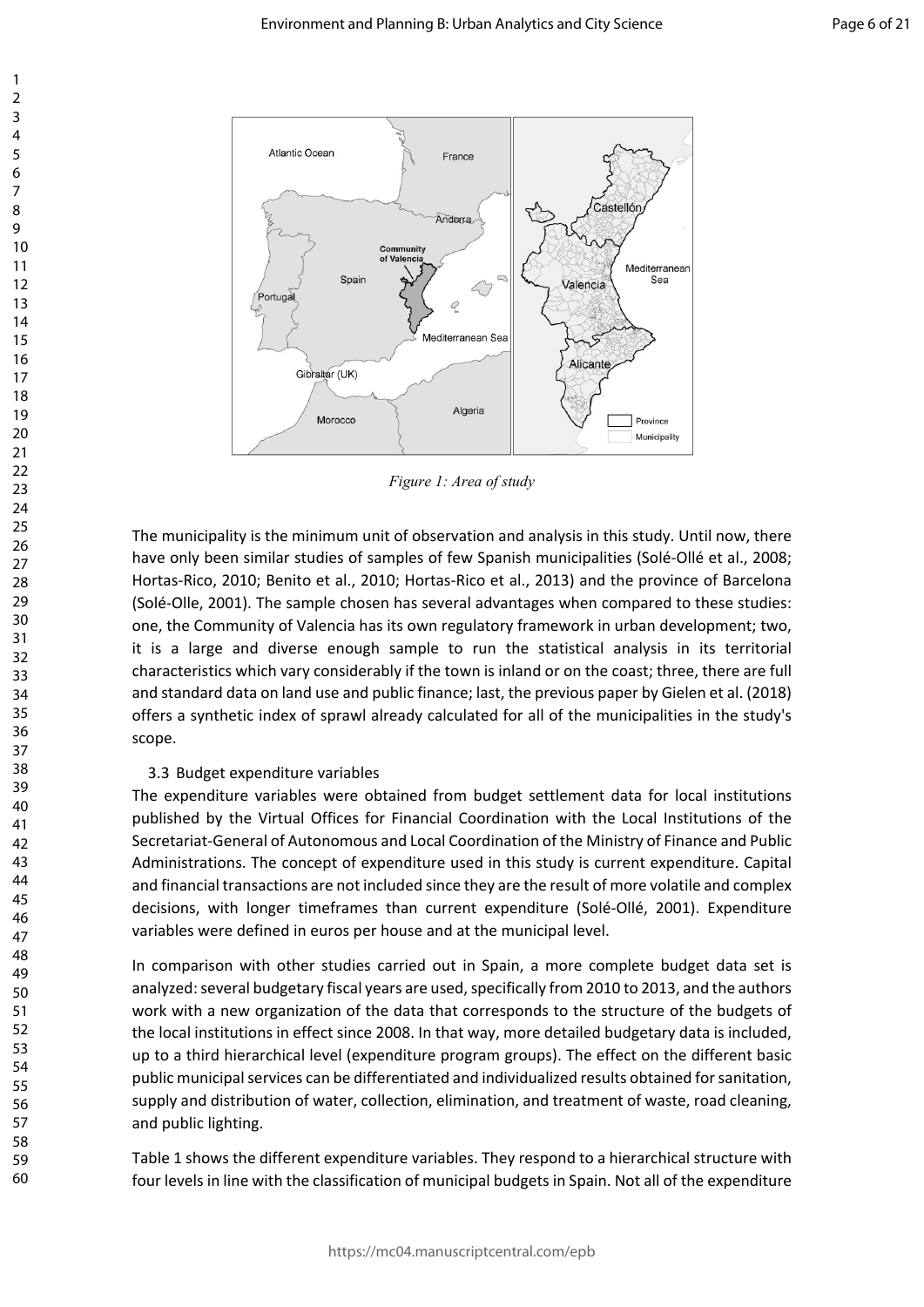| 2                                         |  |
|-------------------------------------------|--|
| 3                                         |  |
|                                           |  |
| 4                                         |  |
| 5                                         |  |
|                                           |  |
| 6                                         |  |
|                                           |  |
|                                           |  |
| 8                                         |  |
| 9                                         |  |
|                                           |  |
| 10                                        |  |
| $\mathbf{1}$<br>1                         |  |
|                                           |  |
| $\mathbf{1}$<br>$\overline{2}$            |  |
| 13                                        |  |
|                                           |  |
| 14                                        |  |
| 15                                        |  |
|                                           |  |
| 16                                        |  |
| 17                                        |  |
|                                           |  |
| 18                                        |  |
| 19                                        |  |
| 20                                        |  |
|                                           |  |
| $\overline{21}$                           |  |
| $\overline{c}$<br>$\overline{2}$          |  |
|                                           |  |
| 23                                        |  |
| $\overline{24}$                           |  |
|                                           |  |
| 25                                        |  |
| 26                                        |  |
|                                           |  |
| $^{27}$                                   |  |
| 28                                        |  |
|                                           |  |
| 29                                        |  |
| 30                                        |  |
|                                           |  |
| $\overline{31}$                           |  |
| $\overline{\mathbf{3}}$<br>$\overline{2}$ |  |
| 33                                        |  |
|                                           |  |
| 34                                        |  |
| 35                                        |  |
|                                           |  |
| 36                                        |  |
| 37                                        |  |
|                                           |  |
| 38                                        |  |
| 39                                        |  |
|                                           |  |
| 40                                        |  |
| 41                                        |  |
|                                           |  |
| 4.<br>2                                   |  |
| 4.<br>ξ                                   |  |
|                                           |  |
| 44                                        |  |
| 45                                        |  |
|                                           |  |
| 46                                        |  |
| $\overline{4}$                            |  |
| 48                                        |  |
|                                           |  |
| 49                                        |  |
| 50                                        |  |
|                                           |  |
| 51                                        |  |
| 5.<br>$\overline{c}$                      |  |
|                                           |  |
| 5.<br>ξ                                   |  |
| 54                                        |  |
|                                           |  |
| C<br>55                                   |  |
| c<br>$\overline{6}$                       |  |
|                                           |  |
| c<br>57                                   |  |
| 58                                        |  |
|                                           |  |
| 59<br>€                                   |  |

60

of this classification was considered; only expenditure variables that might, a priori, be affected (Solé-Ollé, 2001; Solé-Ollé and Bosch, 2005; Muñiz, 2006; Garbiñe, 2007).

| <b>Variable</b>  | Level          | <b>Type of expenditure</b>                    |
|------------------|----------------|-----------------------------------------------|
| Etot             | 1              | Total current                                 |
| E1               | $\overline{c}$ | Basic public services                         |
| E <sub>13</sub>  | 3              | Security and public transportation            |
| E132             | 4              | Security and public order                     |
| E <sub>15</sub>  | 3              | Housing and development                       |
| E <sub>151</sub> | 4              | Development                                   |
| E <sub>155</sub> | 4              | Public roads                                  |
| E16              | 3              | Community wellbeing                           |
| E <sub>161</sub> | 4              | Sanitation, and water distribution and supply |
| E162             | 4              | Waste collection, elimination, and treatment  |
| E <sub>163</sub> | 4              | Road cleaning                                 |
| E <sub>165</sub> | 4              | Public lighting                               |
| <b>E17</b>       | 3              | Environment                                   |
| F171             | 4              | Parks and gardens                             |

*Table 1: Dependent variables*

## 3.4 Explanatory variables

The explanatory variables in the regression model are those that supposedly have an explanatory effect on the response variable or budgetary expenditure variable (Table 2). Naturally, the most important explanatory variable whose effect we are interested in is the urban sprawl index. This is a one-dimensional variable that acts as a synthesis of the multidimensional phenomenon of urban sprawl and was proposed in the research done by Gielen et al. (2018). This sprawl index was based on computing the underlying common factor to a wide set of input variables concerning density, land occupation, form and structure of the urban patches, by means of using Bayesian factor analysis. It is a continuous variable, of an approximately normal distribution, dimensionless and with an approximate range of -2.5 to +2.5, indicating less or more sprawl according to the value of the index.

There are other explanatory factors that can have an effect on municipal expenditure. They are taken as secondary variables because, in principle, they are not the direct subject of this study, but they have been included since we suspect they might affect the cause-effect relationship between sprawl and expenditure. These variables are related to municipal size (set by the municipal authorities), the specialization in land use, and the existence of budgetary conditioning factors like income from fiscal pressure and other expenditure for payment of certain services through transfers to other administrations.

| Explanatory<br>variables | <b>Definition</b>                                                               | Data calculation and source                                                |
|--------------------------|---------------------------------------------------------------------------------|----------------------------------------------------------------------------|
| <i>Sprawl</i>            | Sprawl index                                                                    | Gielen et al. (2018)                                                       |
| Tpop                     | Population size. Categorical variable defined in<br>three classes:              | Population data (2011 census)                                              |
|                          | $-$ < 1,000 inhabitants (tpop1)                                                 |                                                                            |
|                          | 1,000 - 5,000 inhabitants (tpop2)<br>$\overline{\phantom{0}}$                   |                                                                            |
|                          | $-$ > 5,000 inhabitants (tpop3)                                                 |                                                                            |
| <b>IndTer</b>            | Proportion of industrial/tertiary<br>area<br>to<br>residential population area  | SIOSE 2011 data                                                            |
| <b>SecHom</b>            | Importance of second home in overall housing                                    | idem                                                                       |
| <b>SNE</b>               | Weight of undeveloped area in residential and<br><i>industrial developments</i> | idem                                                                       |
| <b>ExpTransf</b>         | Expenditure in transfers<br>public<br>other<br>to<br>administrations            | Data on budgetary settlements of<br>local institutions of the Secretariat- |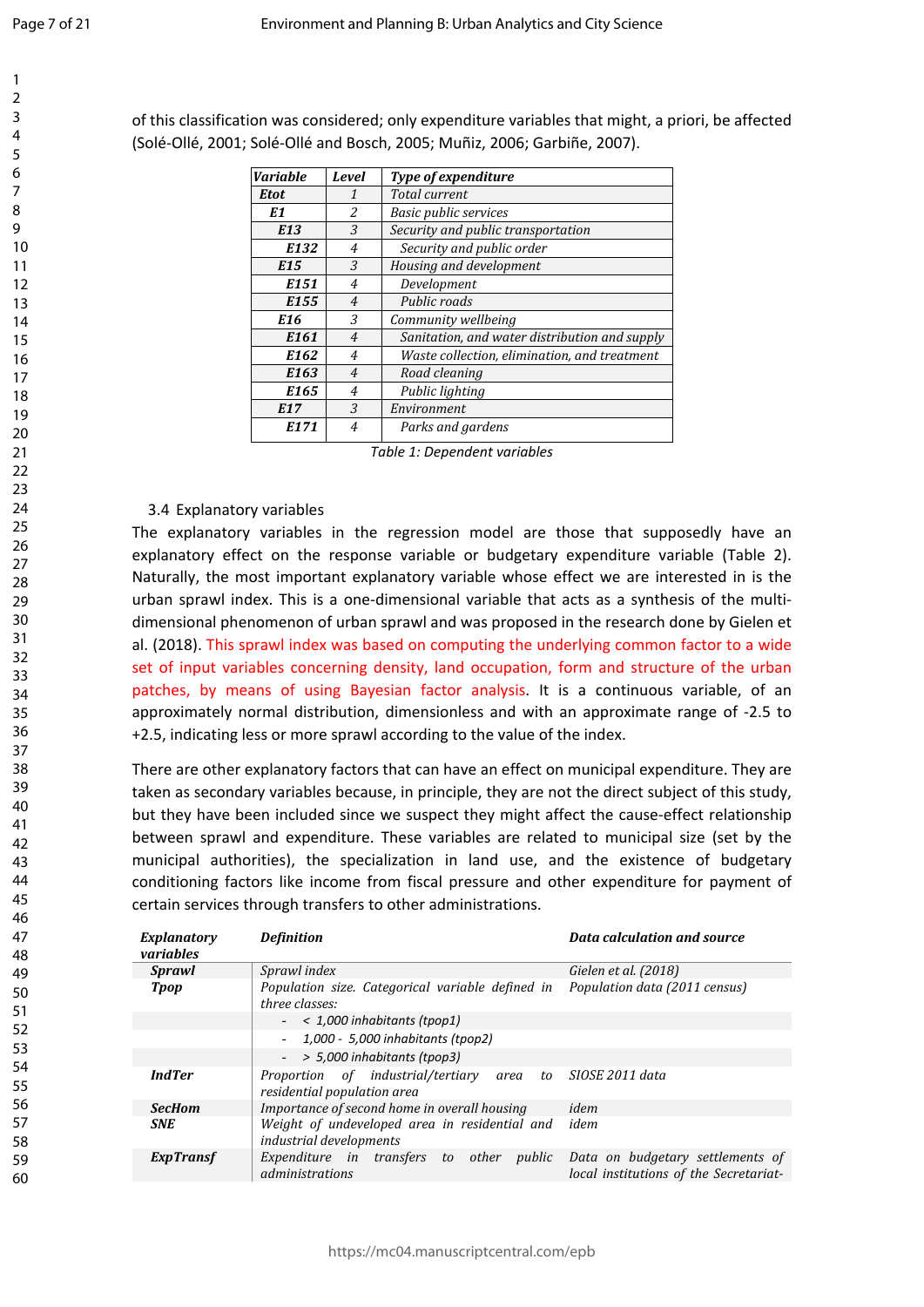| 2                            |  |
|------------------------------|--|
| 3                            |  |
| 4                            |  |
| 5                            |  |
|                              |  |
| 6                            |  |
|                              |  |
| 8                            |  |
| 9                            |  |
| 10                           |  |
| 11                           |  |
| $\overline{12}$              |  |
|                              |  |
| 13                           |  |
| $\overline{14}$              |  |
| 15                           |  |
|                              |  |
| 16<br>17                     |  |
| 18                           |  |
| 19                           |  |
|                              |  |
| 20                           |  |
| $\overline{21}$              |  |
| .<br>22                      |  |
| .<br>23                      |  |
| 24                           |  |
| 25                           |  |
| 26                           |  |
|                              |  |
| 27                           |  |
| 28                           |  |
| 29                           |  |
| 30                           |  |
| 31                           |  |
| 32                           |  |
| 33                           |  |
| 34                           |  |
|                              |  |
| 35                           |  |
| $\overline{\text{}}\text{6}$ |  |
| 37                           |  |
| 38                           |  |
| 39                           |  |
| 40                           |  |
|                              |  |
| 41                           |  |
| 42                           |  |
| 43                           |  |
| 44                           |  |
| 45                           |  |
| 46                           |  |
| 47                           |  |
|                              |  |
| 48                           |  |
| 49                           |  |
| 50                           |  |
| 51                           |  |
| 52                           |  |
| 53                           |  |
| 54                           |  |
|                              |  |
| 55                           |  |
| 56                           |  |
| 57                           |  |

1

|                 |                              | General of Autonomous and Local<br>Coordination |
|-----------------|------------------------------|-------------------------------------------------|
| <b>Pressure</b> | Revenue from fiscal pressure | idem                                            |

*Table 2: Explanatory variables*

In Sole-Olle et al. (2005) and Hortas-Rico (2014) the authors have studied the relationship between municipal expenditure and municipal size. Both publications show a non-linear relationship with inflection points in 1,000 and 5,000 inhabitants. In the present work, we adopted that criterion and categorized the population size in three classes.

The data on land use are taken from the SIOSE database (System of Information on Spain's Land Use) at the Spanish National Geographic Institute, with a scale of 1:25.000. The budgets come from the Ministry of Finance and Public Administrations. Population and housing data was obtained from the year's Housing and Population census by the National Institute of Statistics.

With the aim to check possible collinearity issues between the continuous explanatory variables including the sprawl index, a pre-analysis using Principal Components Analysis was conducted and non-significant correlations were recognized. On the other hand, it is known that there might be some correlation between the sprawl index and the population categories, which were handled in the modeling by including the interaction effects between those variables.

## 3.5 Regression model

A statistical regression model is proposed to estimate the effects of urban sprawl on municipal expenditure and investigate the existence of a certain correlation between current expenditure on public goods and services and the type of urban model.

The model estimates the relative cost, equal to the marginal increase in expenditure in a certain budgetary variable when the index of urban sprawl increases by one unit:

$$
r = \frac{G^{S+1}}{G^S}
$$

where *r* is the increase of relative cost,  $E^{s+1}$  is the current expenditure on a certain expenditure variable of a municipality with a sprawl index S+1 and E<sup>s</sup> is the municipality's current expenditure with an *S* sprawl index.

A *Bernouilli-Gamma* regression model is developed (Paradinas et al., 2015), with a Bayesian focus (Ntzoufras, 2009). The *Bernouilli*-*Gamma* model is characterized by modeling the expenditure variables through mixing two distributions: a *Bernouilli* distribution that models whether a value is zero or not and a *Gamma* distribution that models the values not equal to zero.

The values equal to zero in the database are not usually zero cost for a certain item; instead they usually indicate a municipality's lack of power to provide a certain service, so the results of the *Bernouilli* model will mainly reflect the effect of those budgetary powers and not the real zero expenditure on providing a certain service.

The results of this investigation will be mainly those that come from the *Gamma* model, i.e. the modeling of values not equal to zero. The formulation of this mixed model allows for a compact and complete modeling of the observed expenditure data and to analyze the distribution of the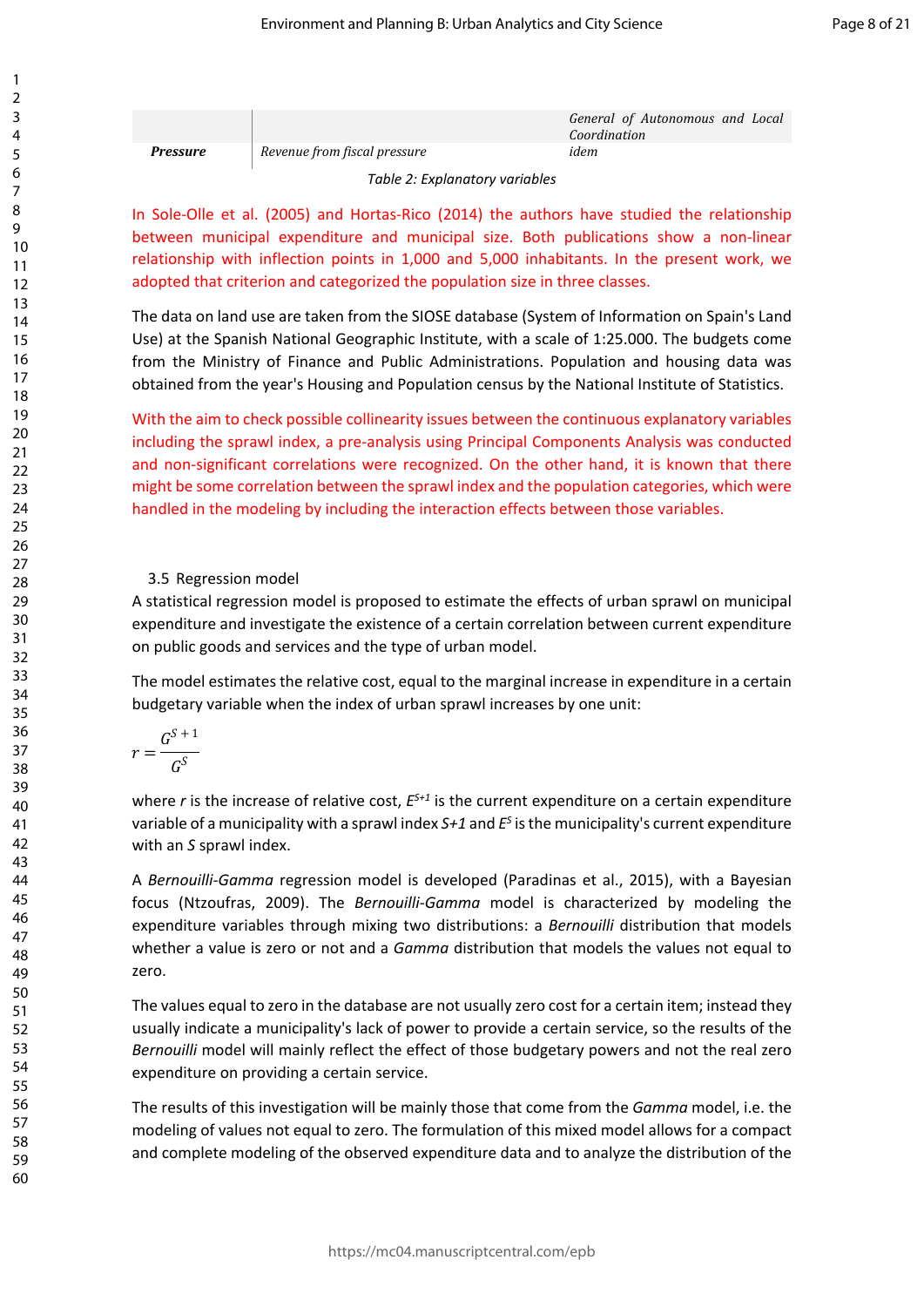values not equal to zero, real expenditure values, and values equal to zero together and detect and estimate the possible driving factors in both cases.

The Bernouilli model models the observations 0 or 1 for each municipality where 1 indicates that a municipality has an expenditure not equal to zero. The model depends on the probability  $p(i)$ (probability of being 0 or 1):

 $f(p(i)) = Ber(u(i)|p(i)),$ 

where  $u(i)$  is the 0 or 1 valued observed for a municipality i ( $i = 1, \ldots, n = n^{\circ}$  de municipios) ,  $p(i)$  is the probability that value 1 for municipality i, where  $(1 - p(i))$  would be the probability of the value 0.

Expenditure values y not equal to zero are modeled using the Gamma model since the expenditure values not equal to zero are strictly positive values and have asymmetrical distribution:

$$
f(a(i),b(i)) = GA(y(i)|a(i),b),
$$

 $a(i) = \mu(i) \cdot b$ ,

where  $a(i)$  and b are respectively the form and ratio parameters of the Gamma distribution, and  $\mu(i)$  is the measurement of the Gamma distribution. Note that the b ratio parameter has been considered to be equal for all the municipalities i.

To combine the Bernouilli and Gamma models in order to form a mixed model, the  $\mu(i)$ measurement of the Gamma model must be conditioned by the  $u(i)$  value of the Bernouilli model by the expression in (1), so that if the observed value  $u(i)$  is equal to 1, the functional regression's entire expression is shown in the parameter  $\mu'(i)$ . If  $u(i)$  is equal to 0 the measurement  $\mu(i)$  of the Gamma distribution is equal to 0:

$$
\mu(i) = u(i) \cdot \mu'(i) \tag{1}
$$

With that, the overall likelihood function of the Bernouilli-Gamma model takes the form:

$$
f(p(i),a(i),b) = Ber(u(i)|p(i)) \cdot G_A(y(i)|a(i),b)
$$
 (2)

The linear regression (3) is defined on the logarithm of the average  $\mu'(i)$ , and includes the explanatory quantitative factors Sprawl, IndTer, ExpTrans, Pressure, SecHom, SNE and the categorical covariable of the type of population  $tpop(i)$ . Coefficients  $\beta_k$  measure the effect of the quantitative covariables on the logarithm of the average  $log(\mu'(i))$ . Coefficient  $\beta_0$  is the global average of the model and factor  $P(tpop(i))$  measures the effect on  $log(\mu'(i))$  of belonging to a certain tpop(i) population group. Coefficient  $\beta_1$  is differentiated by population groups  $tpop(i)$ . The possible correlation between the population type variable  $tpop(i)$  and the Sprawl index has been minimized by including their interaction, allowing the effect of the  $\beta_1$  on the sprawl to be different in each population group  $tpop(i)$ .

$$
log(\mu'(i)) = \beta_0 + P(tpob(i)) + \beta_1(tpop(i) \cdot Sprawl(i)) + \beta_2 \cdot IndTer(i) + \beta_3 \cdot
$$
  
GastTransf(i) + \beta\_4 \cdot Presion(i) + \beta\_5 \cdot VivSec(i) + \beta\_6 \cdot SNE(i) (3)

Generalizing the previous model for different expenditure variables j and observed in different periods t, so that the expenditure data for different years are included, you have:

 $u(i,j,t)$ ~ Bernoulli $(p(i,j,t))$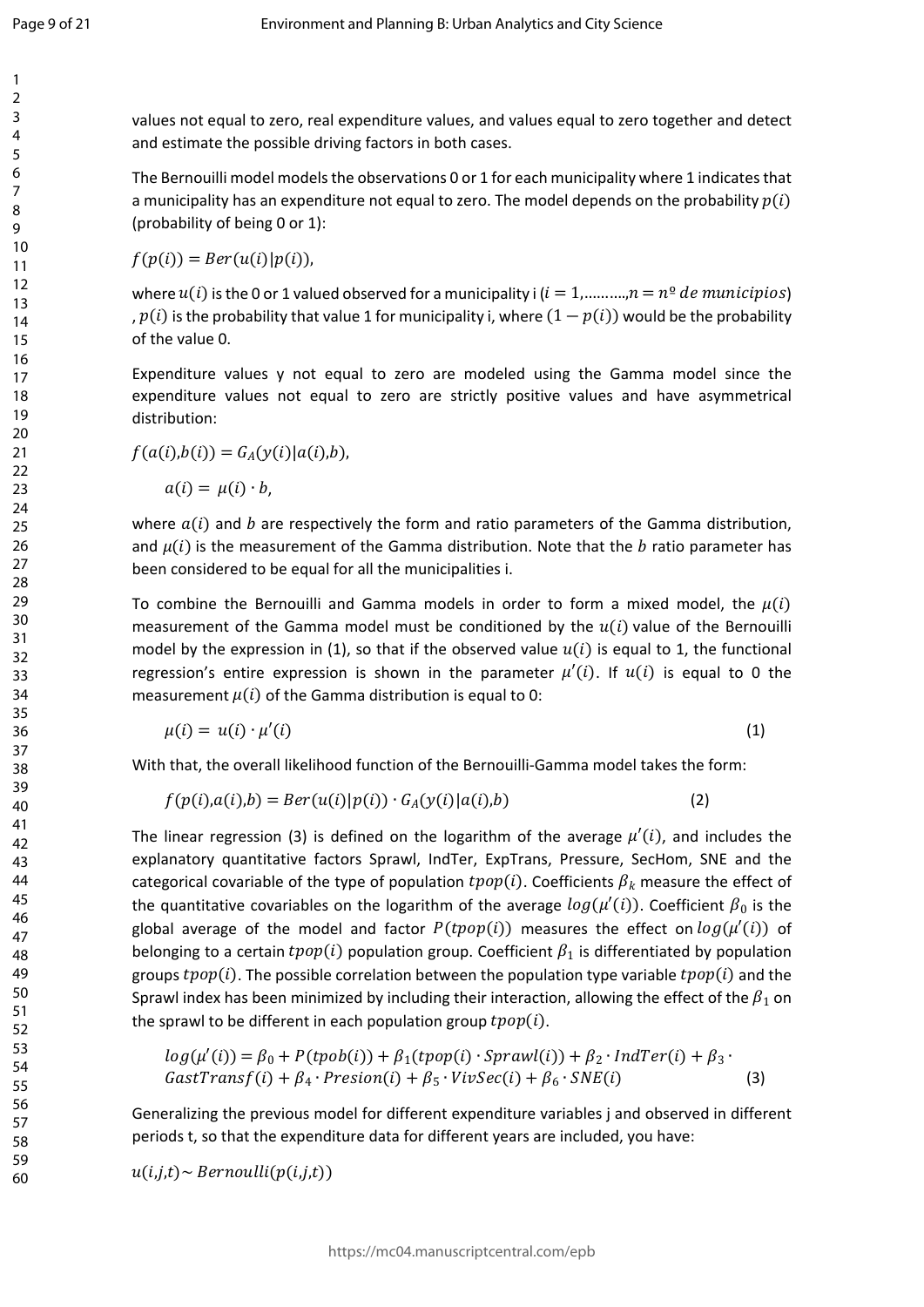$$
Y(i,j,t) \sim Gamma(a(i,j,t),b(j))
$$
  
\n
$$
a(i,j,t) = \mu(i,j,t) \cdot b(j)
$$
  
\n
$$
\mu(i,j,t) = u(i,j,t) \cdot \mu'(i,j,t)
$$
  
\n
$$
log(\mu'(i,j,t)) = \beta_0(j,t) + P(tpop(i),j) + \beta_1(tpop(i),j) \cdot Sprawl(i) + \beta_2(j) \cdot IndTer(i) + \beta_3(j) \cdot GasTransf(i) + \beta_4(j) \cdot Presion(i) + \beta_5(j) \cdot VivSec(i) + \beta_6(j) \cdot SNE(i)
$$

The meaning and interpretation of parameters  $\beta$  and P is done in terms of relative risk according to expressions (4) and (5), where the exponential of  $\beta_k(i)$  represents the unit increase of relative expenditure in variable *j* due to the increase of a unit in the measurement of the covariable k, and the exponential of  $P(tpob(i),j)$  represents the increase of relative expenditure in variable j due to a change in the categorical variable of population type  $tpop(i)$ ,

$$
\exp\left(\beta_k(j)\right) = \frac{\mu(i,j,t)|\text{Cov}_k = x}{\mu(i,j,t)|\text{Cov}_k = x + 1} \tag{4}
$$

$$
\exp\left(P(tpob(i),j)\right) = \frac{\mu(i,j,t)|\text{tpop}(i) = a}{\mu(i,j,t)|\text{tpop}(i) = b}.\tag{5}
$$

In the previous expressions (4) and (5), *x* represents a certain value of any quantitative covariable  $Cov_k$ , and  $a$  and  $b$  represent two categories of the population type variable  $tpop(i)$ .

The hierarchical relationships between the budgetary variables is as (6). Taking into account these relationships in the modeling improves the estimations of the parameters and the inference of the missing data.

$$
G1 = G13 + G15 + G16 + G17 \tag{6}
$$

Bayesian inference is done over the posterior marginal joint distribution of parameters given the data, which is proportional to the likelihood and priors,

$$
f(b,\beta,P,p|y) = f(y|b,\beta,P,p) \cdot f(b,\beta,P,p)
$$

where,  $f(y|b,\beta,P,p)$  is the likelihood of the model (2) and  $f(b,\beta,P,p)$  the joint prior of the hyperparameters.

We set weak prior distributions  $f(b) = G_A(2,50)$ ,  $f(\beta) = N(0,10)$ ,  $f(P(tpop = 2)) = N(0,10)$ ,  $f(P(tpop = 3)) = N(0,10)$ ,  $f(P(tpop = 0)) = 0$ ,  $f(p) = U(0,1)$  for the hyperparameters b,  $\beta$ , P and p, respectively, based on prior knowledge about the magnitude of the parameters. So, the marginal posterior joint distribution that results is:

$$
f(b,\beta,P,p|y) = G_A(b,\beta,P) \cdot Ber(u|p) \cdot G_A(2,50) \cdot N(0,10) \cdot N(0,10) \cdot U(0,1)
$$

To estimate the parameters of the posterior distribution for this model, simulation methods can be used. Simulating methods based on Markov Chain Monte Carlo (MCMC) (Brooks et al., 2011) are general sampling methods based on drawing values of the parameters from approximate distributions and then correcting those draws to better approximate the target posterior distribution. We used MCMC using Gibbs sampling (Geman and Geman, 1984) and the WinBUGS software (Lunn et al., 2000) to estimate the model (Ntzoufras, 2009). Three simulation chains were launched with different initial values.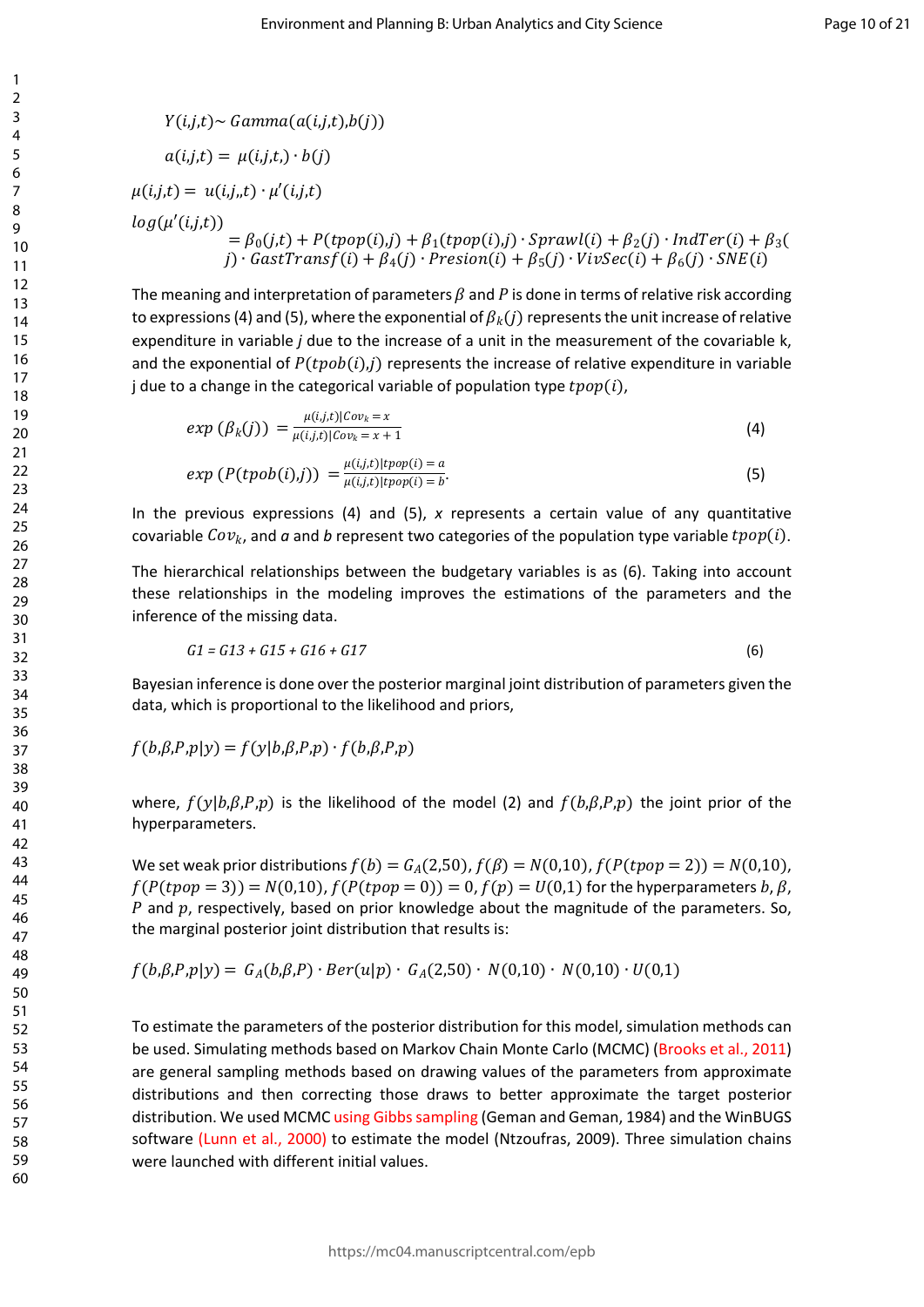### **4 Results**

The estimate of the effects of the explanatory factors was undertaken based on parameters  $\beta$ of the statistical model mentioned in the section above and are expressed in terms of relative expenditure increase. Our interest focuses on the results of the *Gamma* model that gathers and models the distribution of the real expenditure values.

The distribution of later probability estimated for each of the parameters  $\beta$  allows inferring the following results: the credible interval, the average, and the typical deviation. The credible intervals and the typical deviation are a measurement of the accuracy of the parameters' estimate. Based on the later probability distribution, a measurement of the significance of the parameter can be estimated, where significance is the probability that the parameter is not void or equal to zero. The meaning and interpretation of parameter  $\beta$  is done in terms of relative risk, where the exponential of  $\beta_k(j)$  represents the increase of relative expenditure in variable j due to the increase of one unit in the measurement of the covariable  $k$ 

$$
exp(\beta_k(j)) = \frac{\mu(i,j)|Cov_k = x}{\mu(i,j)|Cov_k = x + 1'}
$$

where x represents a certain value of any quantitative covariable  $Cov_{k}$ .

If the covariable  $k$  is the sprawl index then we can calculate the effect on the cost of the expenditure variable  $j$ ; the increase of relative expenditure in expenditure  $j$ , like the logarithm of  $\beta(j)$ .

The precision of the estimate of the effect is determined by the width of the credible interval or the standard deviation of the parameter's variability.

The lower (low) and upper (up) limits of credible interval at 95%, the average (av) and the typical deviation (dev) are the values presented in tables 4, 5, and 6 which contain the results of the estimate of parameter  $\beta_1$ , a parameter associated with the effect of the sprawl index explanatory variable. Parameter  $\beta_1$  is differentiated by type of population (tpop).

|                                                                          |  | Etot |  | F1 |  |
|--------------------------------------------------------------------------|--|------|--|----|--|
| Parameter   Av. dev. [low up]   Av. dev. [low up]                        |  |      |  |    |  |
| $\left \beta_1(tpop=1)\right $ 0.20 0.02 0.16 0.23 0.32 0.03 0.26 0.37   |  |      |  |    |  |
| $\left \beta_1(tpop=2)\right $ 0.18 0.02 0.15 0.22 0.23 0.03 0.18 0.28   |  |      |  |    |  |
| $\left  \beta_1(tpop=3) \right $ 0.19 0.01 0.16 0.22 0.25 0.02 0.20 0.29 |  |      |  |    |  |

*Table 4: Results of parameter* $\beta_1$  for *Etot and E1*.

|                                                                                                                         |     | E <sub>13</sub> |                                                                                 | E15 |  | E16 | F17               |  |  |  |
|-------------------------------------------------------------------------------------------------------------------------|-----|-----------------|---------------------------------------------------------------------------------|-----|--|-----|-------------------|--|--|--|
| Variable                                                                                                                | Av. | dev. [low up]   | $\vert$ Av. dev. $\vert$ low up $\vert$ $\vert$ Av. dev. $\vert$ low up $\vert$ |     |  |     | Av. dev. Ilow upl |  |  |  |
| $\left \beta_1(tpop=1)\right $   0.32 0.06 0.21 0.42   0.28 0.04 0.21 0.36   0.25 0.03 0.19 0.31   0.19 0.06 0.08 0.31  |     |                 |                                                                                 |     |  |     |                   |  |  |  |
| $\left \beta_1(tpop=2)\right $   0.18 0.04 0.10 0.27   0.08 0.04 -0.02 0.16   0.23 0.03 0.17 0.29   0.14 0.05 0.05 0.25 |     |                 |                                                                                 |     |  |     |                   |  |  |  |
| $\beta_1(tpop=3)$                                                                                                       |     |                 |                                                                                 |     |  |     |                   |  |  |  |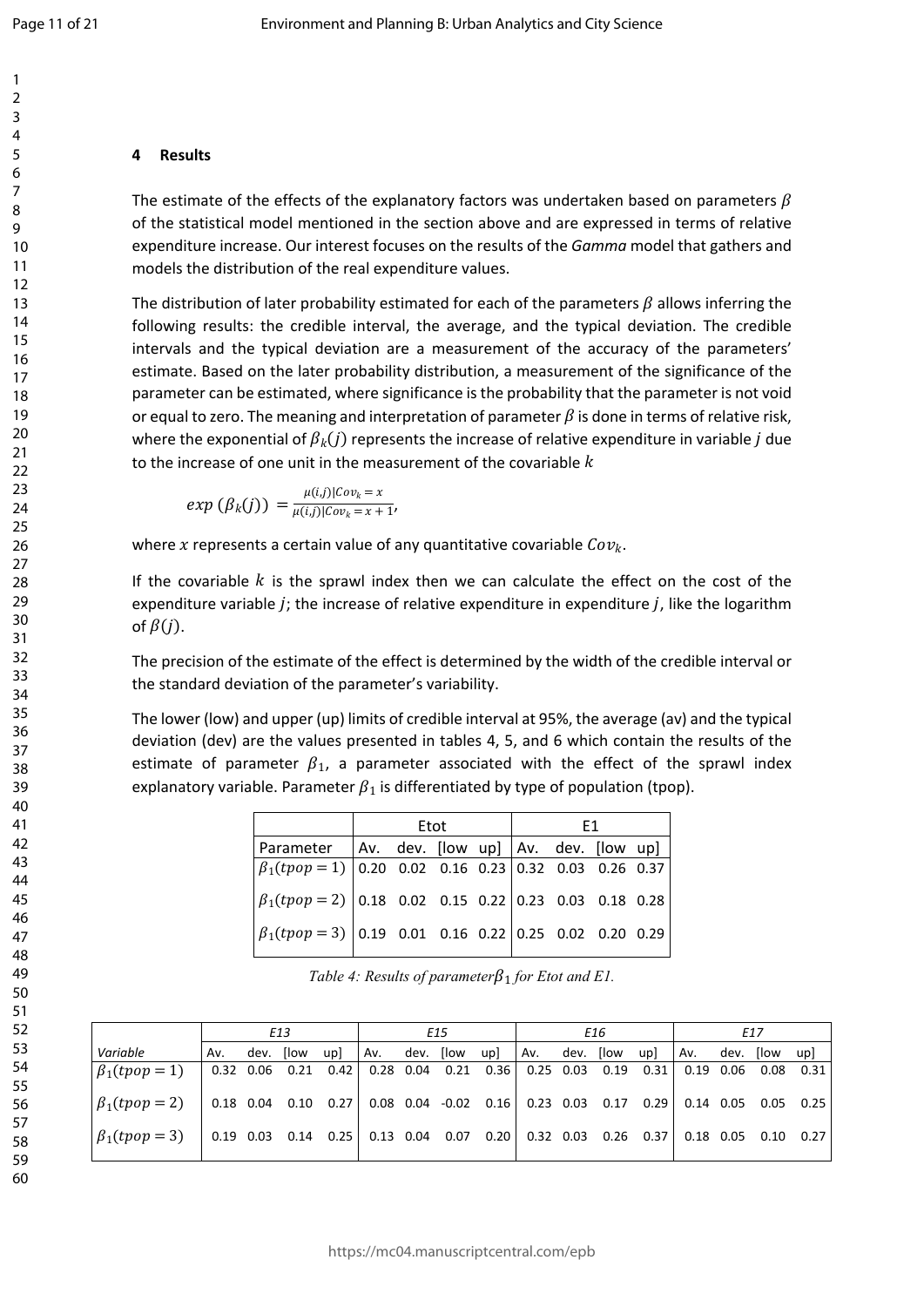| Variable          |      | E132              |           |        | E151        |             |               |          | E <sub>155</sub> |             |                       |      | E171 |             |                       |      |
|-------------------|------|-------------------|-----------|--------|-------------|-------------|---------------|----------|------------------|-------------|-----------------------|------|------|-------------|-----------------------|------|
|                   | Av.  |                   | dev. [low | up     | Av.         |             | dev. [low     | up]      | Av.              |             | dev. [low             | up]  | Av.  |             | dev. [low             | up]  |
| $\beta_1(tpop=1)$ | 0.37 | 0.17              | 0.06      | 0.72   | 0.28        | 0.11        | 0.04          | 0.49     | $-0.14$          | 0.16        | $-0.43$               | 0.17 | 0.25 | 0.18        | $-0.10$               | 0.64 |
| $\beta_1(tpop=2)$ |      | $0.21$ 0.04       | 0.13      | 0.29   | 0.07        |             | $0.08 - 0.09$ | 0.22     |                  | $0.23$ 0.08 | 0.07                  | 0.37 |      | $0.21$ 0.09 | 0.03                  | 0.39 |
| $\beta_1(tpop=3)$ |      | $0.11$ $0.02$     | 0.06      | $0.15$ |             | $0.14$ 0.05 | 0.04          | $0.24$ l | 0.14 0.06        |             | 0.05                  | 0.26 |      | $0.18$ 0.05 | 0.07                  | 0.27 |
|                   | E161 |                   |           |        | E162        |             |               |          | E163             |             |                       |      | E165 |             |                       |      |
| Variable          | Av.  |                   | dev. [low | up     | Av.         |             | dev. [low     | up       | Av.              | dev.        | [low                  | up]  | Av.  | dev.        | [low                  | up]  |
| $\beta_1(tpop=1)$ | 0.37 | 0.16              | 0.08      | 0.73   | -0.04       | 0.06        | $-0.15$       | 0.07     | 0.80             | 0.28        | 0.13                  | 1.18 | 0.10 | 0.07        | -0.06                 | 0.22 |
| $\beta_1(tpop=2)$ |      | $0.11 \quad 0.09$ | $-0.07$   | 0.28   | 0.19        | 0.05        | 0.09          | 0.27     |                  |             | $0.01$ $0.12$ $-0.23$ | 0.26 |      |             | $0.05$ $0.06$ $-0.08$ | 0.15 |
| $\beta_1(tpop=3)$ |      | $0.21$ 0.06       | 0.10      | 0.33   | $0.39$ 0.03 |             | 0.33          | 0.46     |                  | $0.15$ 0.07 | 0.01                  | 0.28 |      | $0.15$ 0.04 | 0.08                  | 0.24 |

Table 5: Results of parameter $\beta_1$  for E13, E15, E16 and E17

*Table 6: Results of parameter*  $\beta_1$  *for E132, E151, E155, E171, E161, E162, E163 and E165* 

The results are consistent with expectations: one, the data show significant effects in many of the expenditure variables, with magnitudes and directions similar to those expected; two, the credible intervals are relatively consistent, showing little variability in the parameters, confirming an accurate estimate in the magnitude of the effects, particularly in the expenditure variables on which urban sprawl was expected to have an effect. This demonstrates that the model is able to predict the effects in a fairly precise way, converging towards a solution with limited variability.

## **5 Discussion**

The results of the model show a positive effect of urban sprawl on the municipal budget at the total current expenditure level and on most of the expenditure variables analyzed. This demonstrates a correlation between the municipal expenditure and the factors of the town's location or the urban fabric.

The results are more precise in estimating the effect for *Etot* and *E1*. The credible variables grow wider as the expenditure variables are more disaggregated because fewer data are available. However, although they are less accurate, the effects are more verified between the different variables. This can be explained by the specialization of expenditure or by an excessive generalization of the expenditure variable *E1* and *Etot*. Finally, the model estimates the effect on municipalities with more than 5,000 inhabitants more accurately because the data are more complete in large municipalities.

The effect of the sprawl index on the **total current expenditure** (*Etot*) is significant and positive, slightly higher in municipalities with more than 5,000 inhabitants and less than 1,000 inhabitants. The accuracy of the estimate is high. According to the results obtained, for each increase of one unit in the sprawl (the value for the sprawl index proposed by Gielen et al. (2018) has an approximate range of -2.5 to +2.5), the total current expenditure increases 19% in municipalities with 1,000 to 5,000 inhabitants, and 21% in the case of the other municipalities. These results coincide with numerous authors who conclude that the location guidelines are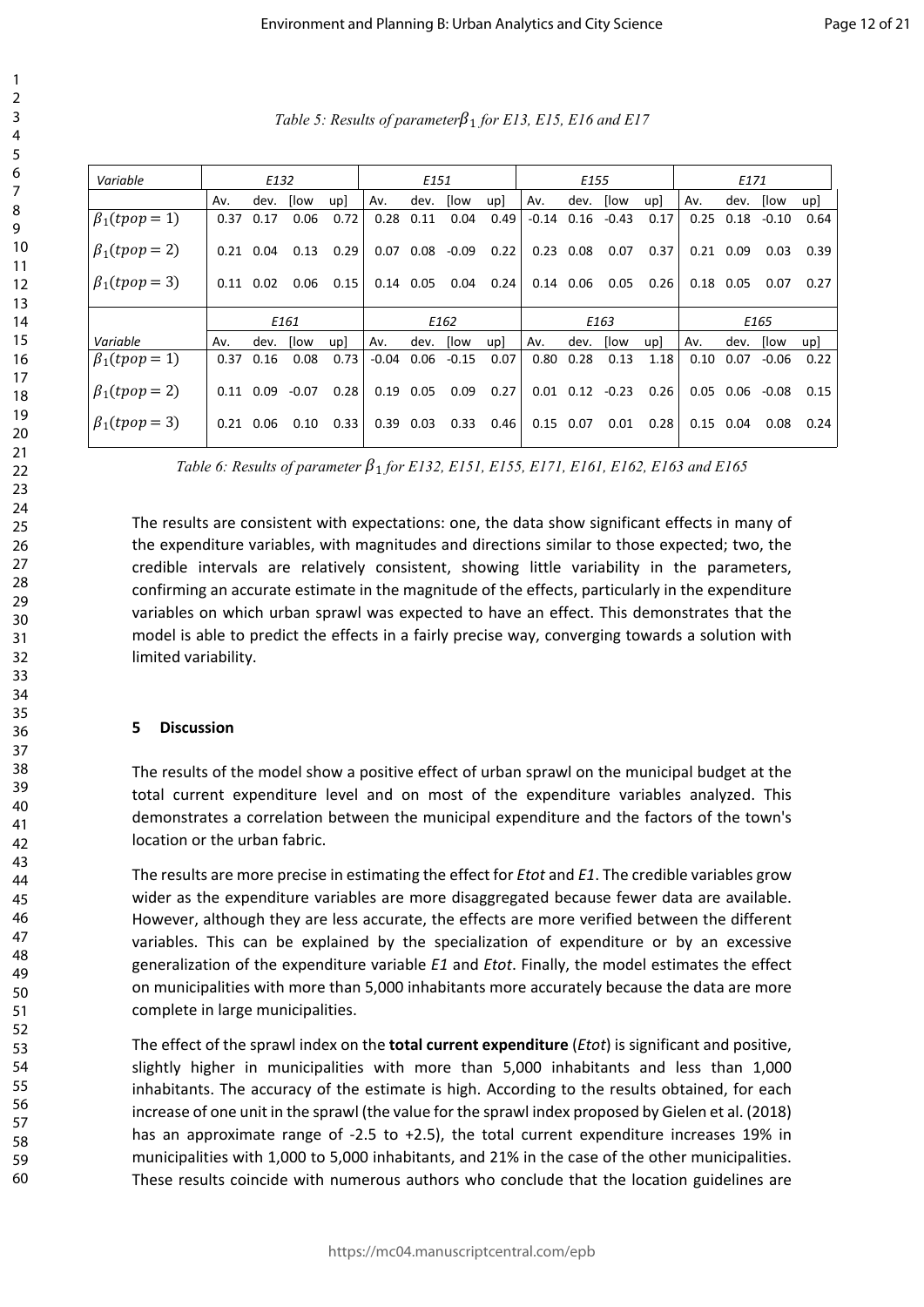especially relevant in total current expenditure (Solé-Ollé, 2001; Carruthers et al., 2003; Solé-Ollé et al., 2008; Benito, 2010; Hortas-Rico, 2010; Hortas-Rico, 2014).

The results for the expenditure variable in **Basic Public Services** (*E1*) demonstrate an even greater effect, being significantly very positive. The credible interval indicates high pressure on the estimate of the effect's magnitude. The effect varies according to the type of town and is greater in municipalities with fewer than 1,000 inhabitants. In this case, the increase of one unit of the sprawl index increases the expenditure on basic public services by 38%. In municipalities with 1,000 to 5,000 inhabitants, that percentage is 26% and in municipalities with more than 5,000 it is 28%. This result is relatively new in the case of Spain since there is no recent research on data with the current budgetary structure. Even so, it coincide with bibliographic references that note a greater cost for the sprawled city in community wellbeing policies (Solé-Ollé, 2001; Carruthers et al., 2003; Solé-Ollé et al., 2008; Hortas-Rico, 2014), that mostly coincide with the variable *E1*.

Differentiating between Basic Public Services, the model demonstrates a significantly positive effect on expenditure in **Security and public transportation (***E13***)**. The increased expenditure from the increase of one unit in the sprawl index is 19% in municipalities with 1,000 to 5,000 inhabitants and 21% in municipalities with more than 5,000 inhabitants. The effect is even greater in municipalities with fewer than 1,000 inhabitants but less accurate. The expenditure subvariable in Security and Public Order (*E132*) presents very similar results in the case of municipalities with more than 1,000 inhabitants. These conclusions coincide to a large extent with other authors: Solé-Ollé (2001 and 2008) demonstrate a similar effect of density; Carruthers et al. (2003) obtains a positive effect of sprawl on spending on the police; Ewing (2008) also establishes a positive effect, attributing it to the distance and fragmentation more than density.

In the expenditure variable in **Housing and Urban Development** (*E15*), the result obtained shows a positive effect, greater in municipalities with fewer than 1,000 inhabitants and more than 5,000 inhabitants. The increase in the sprawl index of a unit means a 37% increase in expenditure in municipalities with fewer than 1,000 inhabitants and 14% in municipalities with more than 5,000 inhabitants. In municipalities with 1,000 to 5,000 inhabitants, that increase is lower and cannot be predicted with enough reliability. The results partially coincide with Carruthers et al. (2003). In terms of the expenditure subvariables in Urban Development (E*151*) and Public roads (E*155*) (Figure 5) the previous statements are reaffirmed although with less accuracy especially in municipalities with fewer than 1,000 inhabitants.

In the expenditure variable in **Community Wellbeing** (*E16*), urban sprawl has a very positive and significant effect, slightly greater than in municipalities with more than 5,000 inhabitants. The increase of expenditure that corresponds to an increase of one unit in the sprawl index is 29% in municipalities with fewer than 1,000 inhabitants, 26% in municipalities with 1,000 to 5,000 inhabitants, and 38% in municipalities with more than 5,000 inhabitants. These results are similar to the conclusions reached by Solé-Ollé (2001) and Solé-Ollé et al. (2008).

Within expenditure subvariables of *E16* Community Wellbeing is examined:

- In spending on **Sanitation, and water supply and distribution** (*E161*), the effect of urban sprawl is very positive and significant in the municipalities of more than 5,000 inhabitants, with an increase of spending of 23%.
- In the spending on **Waste collection, elimination, and treatment** (*E162*), the effect differs according to the town's size. There is a significant and very positive effect in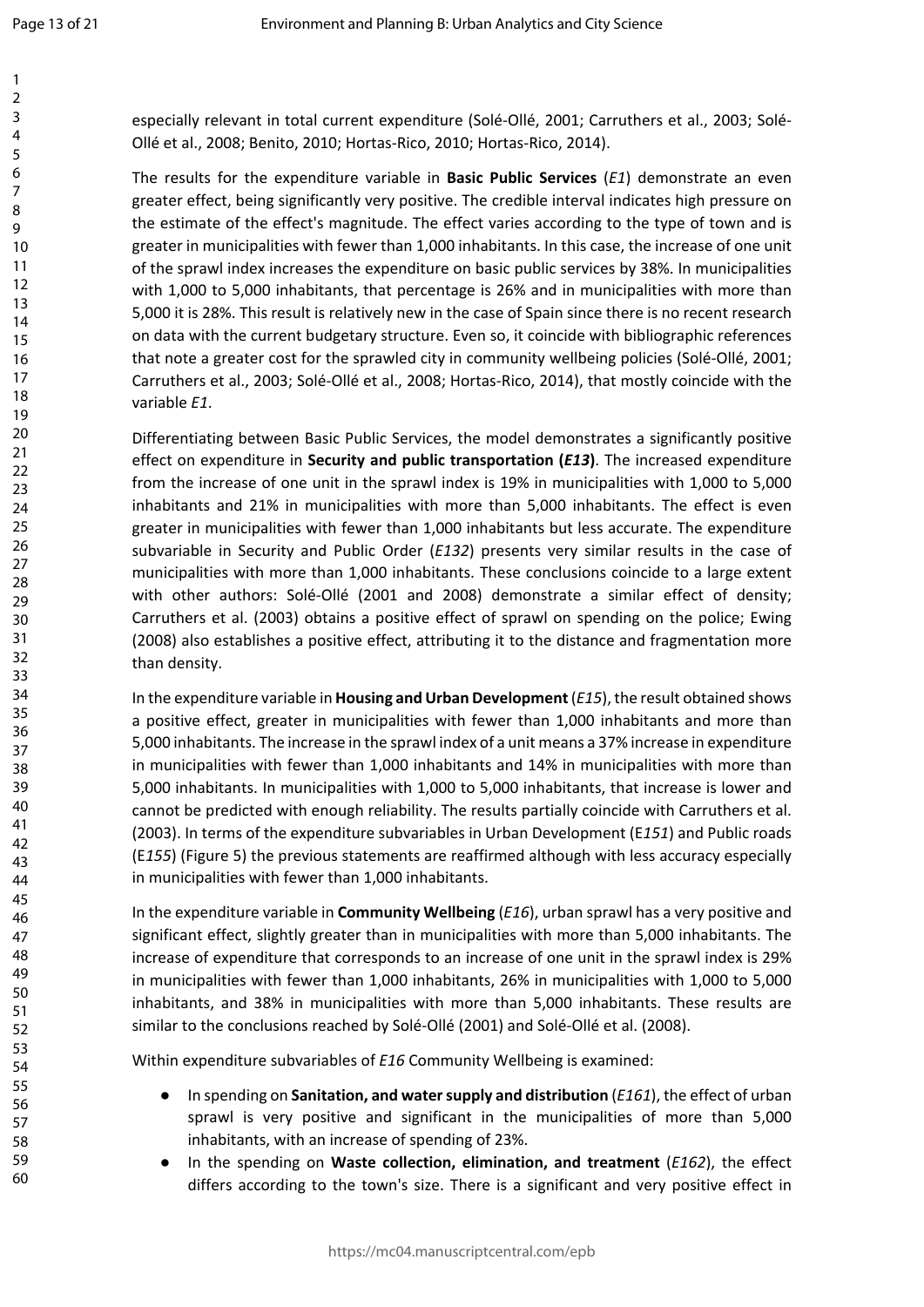municipalities with more than 5,000 inhabitants which means a 48% increase in spending. The effect is lower although significant in municipalities with 1,000 to 5,000 inhabitants (an increase of 20%) while it is not significant in municipalities with fewer than 1,000 inhabitants.

- In expenditure on **Road cleaning** (*E163*), the effect is positive and significant only in municipalities with more than 5,000 inhabitants.
- In expenditure on **Public lighting** (*E165*), a significant positive effect was only demonstrated in the case of municipalities with more than 5,000 inhabitants, with an increase of 17% in expenditure on public lighting.

In the expenditure variable in **Environment** (*E17*), the effect of urban sprawl was significantly positive even when it was with a worse estimate and without relevant differences in town size. In the expenditure subvariable in Parks and Gardens (*E171*) there is a positive and significant effect in the case of municipalities with more than 1,000 inhabitants. This result coincides with the conclusions in Carruthers et al. (2003) who attributes higher spending on parks to the need for more parks to provide equal access to the facilities.

### **6 Conclusions**

The regression formula model reveals a **significant effect of urban sprawl on current expenditure** of municipalities, especially in municipalities with more than 5,000 inhabitants.

The effect **does not transfer in a homogeneous way to all of the municipal budget**. Urban sprawl generates very different effects according to the expenditure variables. This shows how certain expenditure variables in municipal budgets are more sensitive to urban sprawl. The location or distribution of the population in the territory plays a major role in the expenditure variables associated with providing basic public services. Its effect is greatest on security and public transportation and community wellbeing, which primarily covers waste collection, elimination, and treatment; sanitation, and water supply and distribution; road cleaning; and public lighting.

The effects calculated in the expenditure are not linear and **depend on the town's size**. Independently of the quality of the data added to the model, it reveals significant effects according to the town's size in a same expenditure variable. This is consistent with the obligations and powers of the Town Councils which vary depending on the size of the municipality, and with previous studies on the importance of the size of the town and of the economies of scale in the local administration's expenditure (Solé-Ollé, 2001; Hortas-Rico, 2014).

In relation to other studies, where the characterization of the urban space is partial and mainly uses density (Solé-Ollé, 2001; Carruthers et al., 2003; Solé-Ollé et al., 2008; Hortas-Rico, 2010; Benito et al., 2010; Hortas-Rico et al., 2013), this methodology suggests a more complete characterization of the urban sprawl phenomenon. The model proposed and the effects calculated will be able to generate cost functions to build a model able to assess the increase in municipal expenditure in the different spending variables based on the projected urban development model. This model will constitute a valuable tool for urban planning decisionmaking and assessment of the economic sustainability of new urban growth.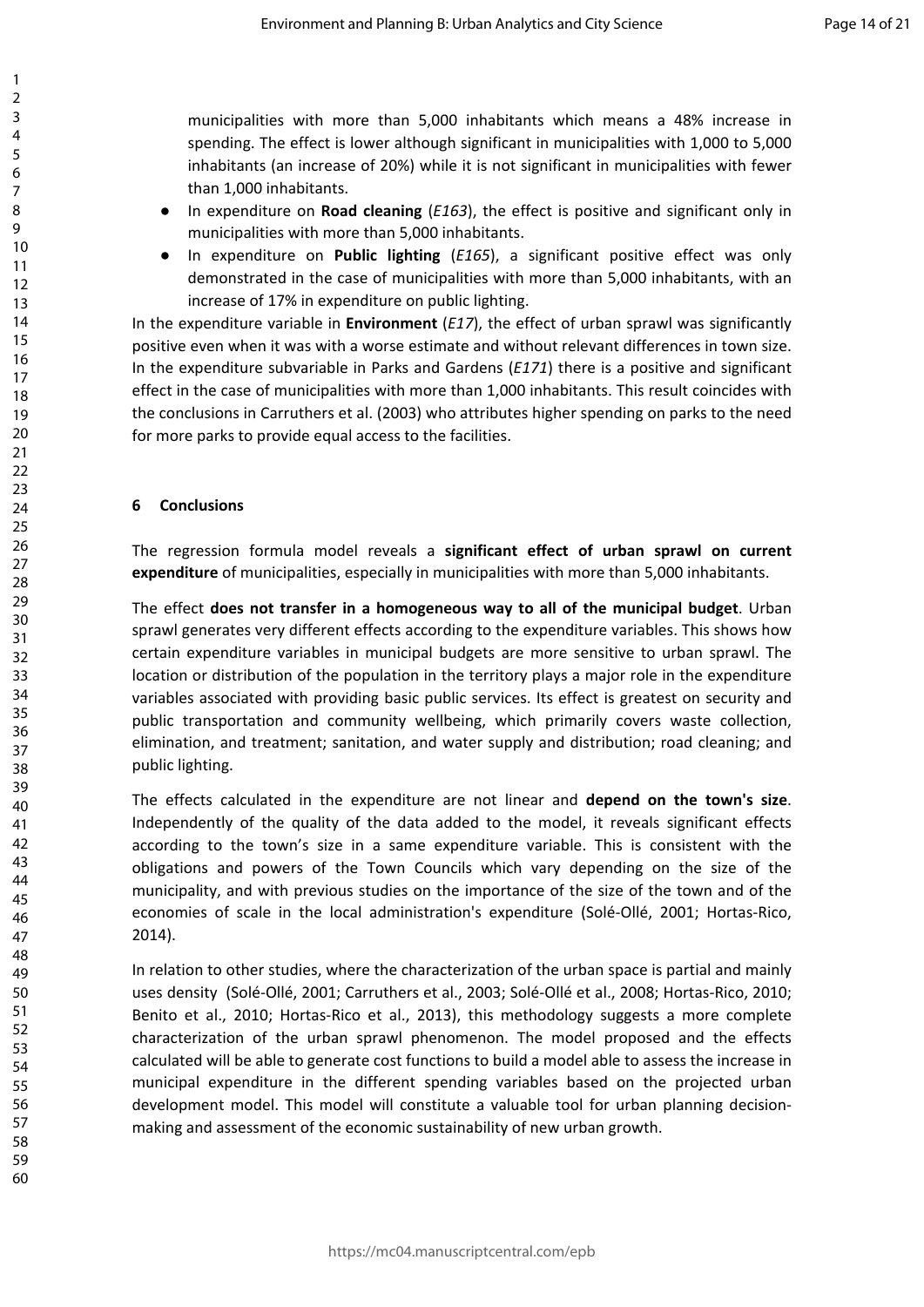### **7 References**

Benito, B.; Bastida, F.; Guillamón, M.D. (2010): Urban Sprawl and the Cost of Public Services: An Evaluation of Spanish Local Governments, Lex Localis – Journal of local self-government, 8(3). 2010, pp. 245-264. DOI 10.4335/8.3.245-264(2010).

Brooks, S.; Gelman, A.; Jones, G.; Meng, X.L. (2011): Handbook of Markov Chain Monte Carlo. CRC press, 2011. 619 p.

Brueckner, J. (2001): Urban Sprawl: Lessons from Urban Economics, in Brookings-Wharton Papers on Urban Affairs. William G. Gale and Janet Rothenberg Pack, eds. Washington, D.C.: Brookings Institution Press, pp. 65–89.

Burchell, R.W.; Mukherji, S. (2003): Conventional Development Versus Managed Growth: The Costs of Sprawl. American Journal of Public Health, 2003, 93(9), pp. 1534–1540.

Burriel, E. L. (2008): La "década prodigiosa" del urbanismo español (1997-2006). Scripta Nova. Revista Electrónica de Geografía y Ciencias Sociales. Barcelona, 2008, vol. XII, núm. 270 (64).

Cabasés, F.; Ezcurr, R.; Pascual, P. (2012): Usos del suelo urbano y situación financiera municipal. XIX Encuentro de Economía Pública: Políticas Públicas para la salida de la crisis, 2012, 41p.

Carruthers, J; Ulfarsson, G. (2003); Urban sprawl and the cost of public services. Environment and Planning B: Planning and Design, 2008, 30(4), pp. 503 – 522.

European Environmental Agency (EEA) (2006): Urban sprawl in Europe. The ignored challenge. EEA. Report Nº 10/2006.

Ewing, R. (2008): Characteristics, causes, and effects of sprawl: a literature review. Urban Ecology, vol. 21. CollegePark, Maryland, USA: Springer, pp. 519–535.

Fortbou, J. (2005) Informe del sobre las alegaciones de aplicación abusiva de la LRAU y sus repercusiones para los ciudadanos europeos, Parlamento Europeo, 382/2005, Comisión de Peticiones.

Gaja i Díaz, F. (2008): El "tsunami urbanizador" en el litoral mediterráneo. El ciclo de hiperproducción inmobiliaria 1996-2006. Scripta Nova. Revista Electrónica de Geografía y Ciencias Sociales. Barcelona: Universidad de Barcelona, 2008, vol. XII, núm. 270 (66).

Garbiñe, H. (2007): Los costes económicos y sociales de la ciudad de baja densidad. En Indovina, F. (Coord.) La ciudad de baja densidad, lógicas y contención. Diputación Provincial de Barcelona, pp. 203-240.

Garrido, F.J.; Magrinyà, F.; Del Moral, M.C. (2013): Relación entre variables de ordenación urbanística y coste de explotación de los servicios públicos urbanos: evolución histórica. ACE: Architecture, City and Environment = Arquitectura, Ciudad y Entorno, 8 (23): 11-32, 2013. DOI: 10.5821/ace.8.23.2595

Gelman, A.; Rubin, D. (1992): Inference from iterative simulation using multiple sequences. Stat. Sci., 7, pp. 457-472.

Geman, S.; Geman, D. (1984): Stochastic relaxation, gibbs distributions, and the bayesian restoration of images. IEEE Trans Pattern Anal Mach Intell. 1984, 6(6), pp. 721-41.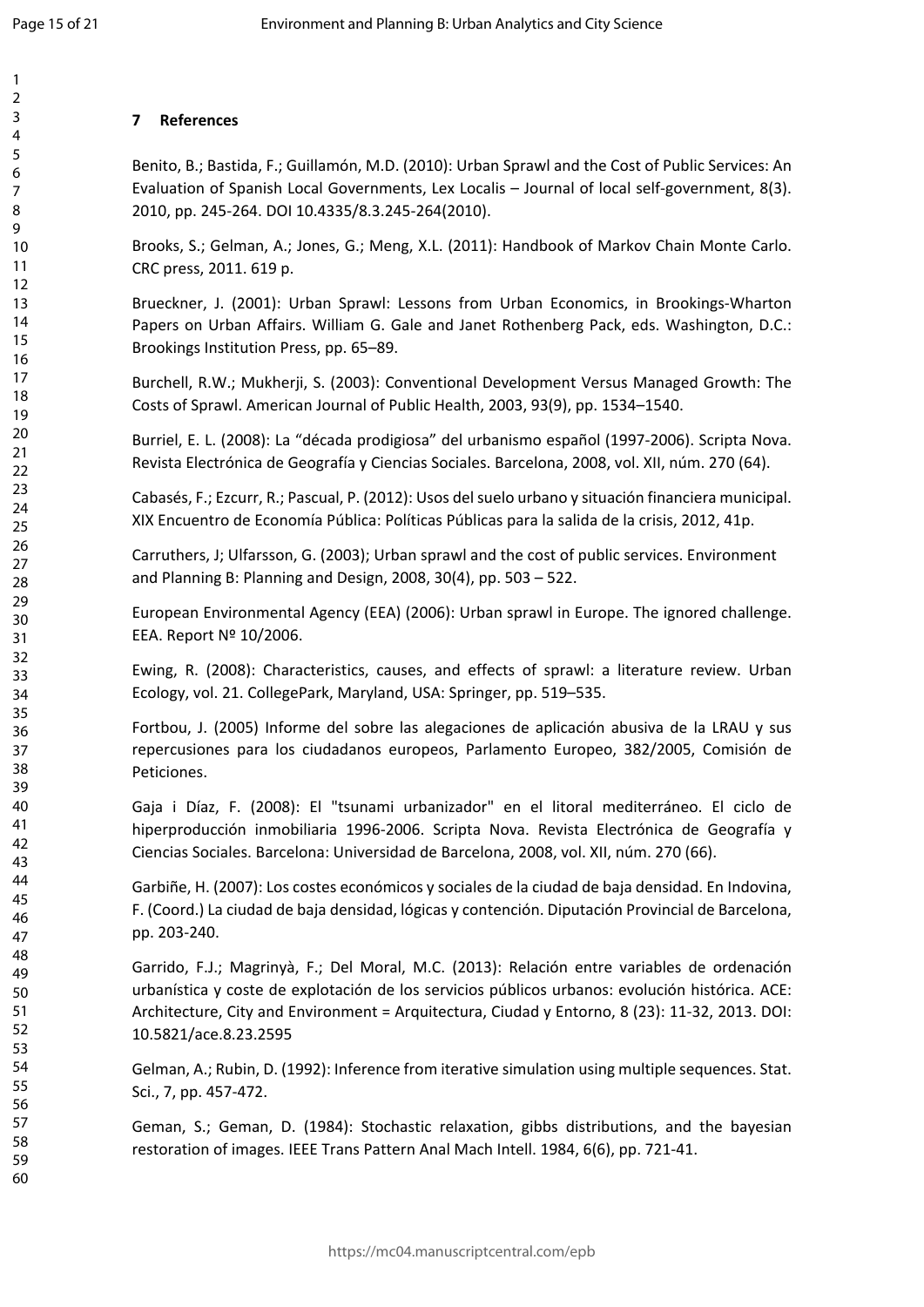Gielen, E.; Riutort-Mayol, G.; Palencia Jiménez, J.S.; Cantarino-Martí, I. (2018). An urban sprawl index based on multivariate and Bayesian factor analysis with application at the municipality level in Valencia. Environment and Planning B-Planning & Design, 45(5), pp. 888-914. DOI: 10.1177/2399808317690148

Hortas-Rico, M.; Solé-Ollé, A. (2010): Does Urban Sprawl Increase the Costs of Providing Local Public Services? Evidence from Spanish Municipalities. Urban Studies, 2010, 47(7), pp. 1513– 1540.

Hortas-Rico, M. (2014): Urban sprawl and municipal budgets in Spain: a dynamic panel data analysis, Papers in Regional Science, 93 (4), pp. 843-864.

Lunn, D.J.; Thomas, A.; Best, N.; Spiegelhalter, D. (2000): Winbugs - a Bayesian modelling framework: concepts, structure, and extensibility, Statistics and computing, 2000, 10(4), pp. 325–337.

Miralles, J.L.; García-Ayllon, S. (2013): The economic sustainability in urban planning: the case of La Manga. WIT Transactions on Ecology and the Environment, 2013, 173, pp 279-290. doi:10.2495/SDP130231

Miralles, J.L. (2014): El darrer cicle immobiliari al País Valencià. O el progrés de la misèria. Fundació Nexe, 2014. Demos, 5. 108 p.

Moral, C.; Garrido, F. (2010): Influencia de la edificabilidad y la densidad en los análisis ingresosgastos de los nuevos crecimientos urbanos. International Conference Virtual City and Territory. "6to. Congreso Internacional Ciudad y Territorio Virtual, Mexicali, 5, 6 y 7 Octubre 2010". Mexicali: UABC, 2010.

Muñiz, I.; García, M.A.; Calatayud, D. (2006): SPRAWL. Definición, causas y efectos. Volumen 6 de Document de treball / Universitat Autònoma de Barcelona. Departament d'Economia Aplicada, 2006, 39 p.

Ntzoufras, I. (2009): Bayesian Modeling using WinBUGS. Wiley, 2009, 520 p.

Office Féderal du Developpement Territorial (2000): Les coûts des infrastructures augmentent avec la dispersion des constructions (Dossier 4.00). Berna, Office Féderal du Developpement Territorial, 2

Paradinas, I.; Conesa, D.; Pennino, M. G.; Munoz, F.; Fernandez, A. M.; Lopez-Quilez, A.; Maria Bellido, J. (2015): Bayesian spatio-temporal approach to identifying fish nurseries by validating persistence areas. Marine Ecology Progress Series, 2015, 528, pp. 245-255.

Paulsen, K. (2013): The Effects of Land Development on Municipal Finance. Journal of Planning Literature. 2013; 29(1), pp. 20-40. doi:10.1177/0885412213497982

Pichler, N. (2007): European Urban Sprawl: Sustainability, Cultures of (Anti)Urbanism and "Hybrid Cityscapes". Dela 27, 2007, pp. 101-133.

RERC. Real Estate Research Corporation. (1974): The Cost of Sprawl, Environment and Economic Costs of Alternative Residential Development Patterns at the Urban Fringe. Washington D.C., U.S. Government Printing Office, 1974. 278 p.

Sapena, M.; Ruiz, L.A. (2015): Description and extraction of urban fragmentation indices: The Indifrag tool. Revista de Teledetección, 2015, 43, pp. 77-90. doi.org/10.4995/raet.2015.3476.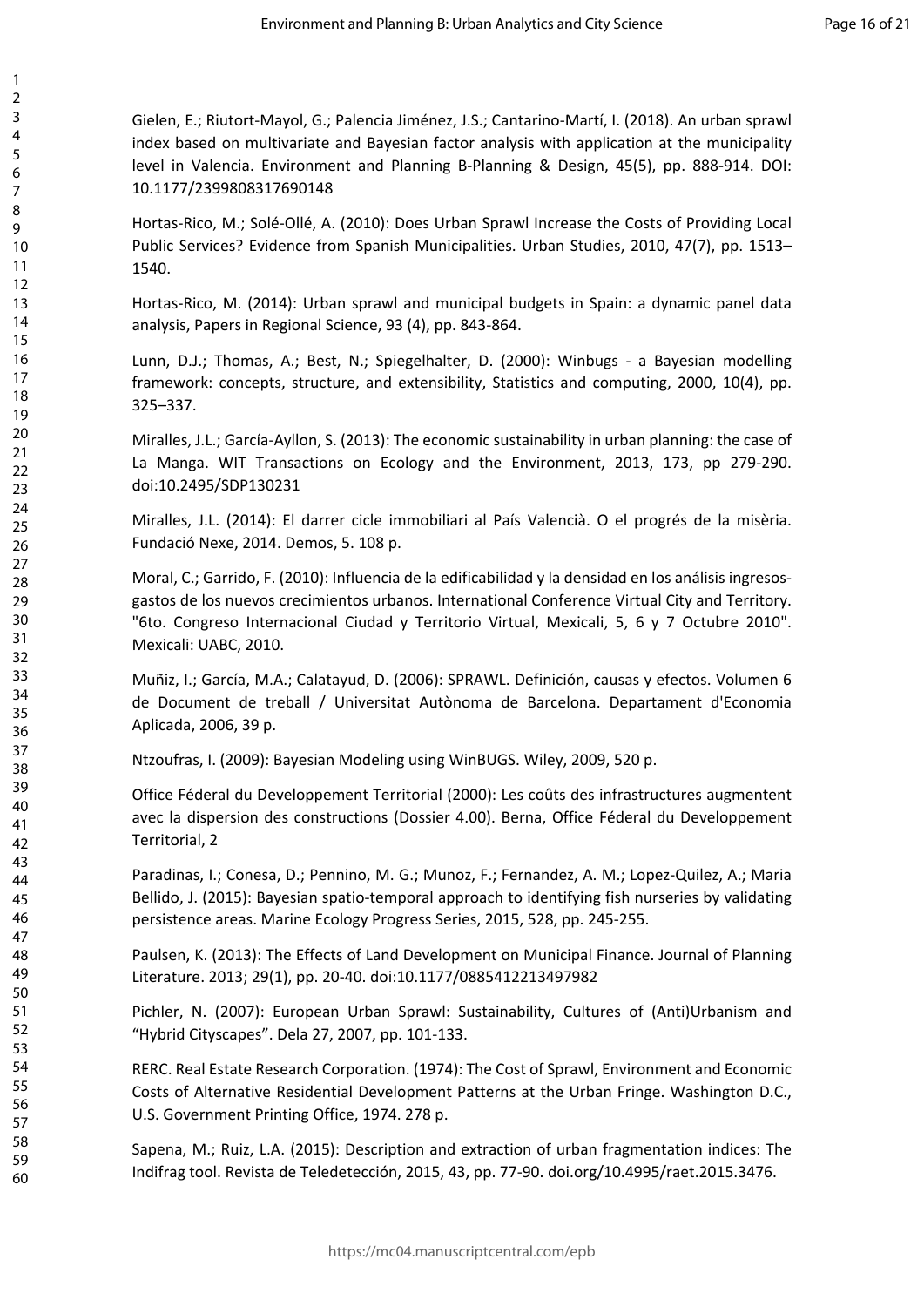Solé-Ollé, A. (2001): Determinantes del gasto público local: ¿necesidades de gasto o capacidad fiscal? En: Revista de economía aplicada. 2001, 9 (25), pp. 115-156.

Solé-Ollé, A.; Bosch, N. (2005): On de relationship between local authority size and the costs of providing local services: Lessons for the design of intergovernmental transfers in Spain. Public Finance Review. 2005, 33 (3), pp. 343-384.

Solé-Ollé, A.; Hortas-Rico M. (2008): Does urban sprawl increase the costs of providing local public services? Evidence from Spanish municipalities. Documents de treball IEB, Nº. 6, 2008.

Speir, C.; Stephenson, K. (2002): Does Sprawl Cost Us All?. Journal of the American Planning Association. 2002, 68 (1), pp. 56-70.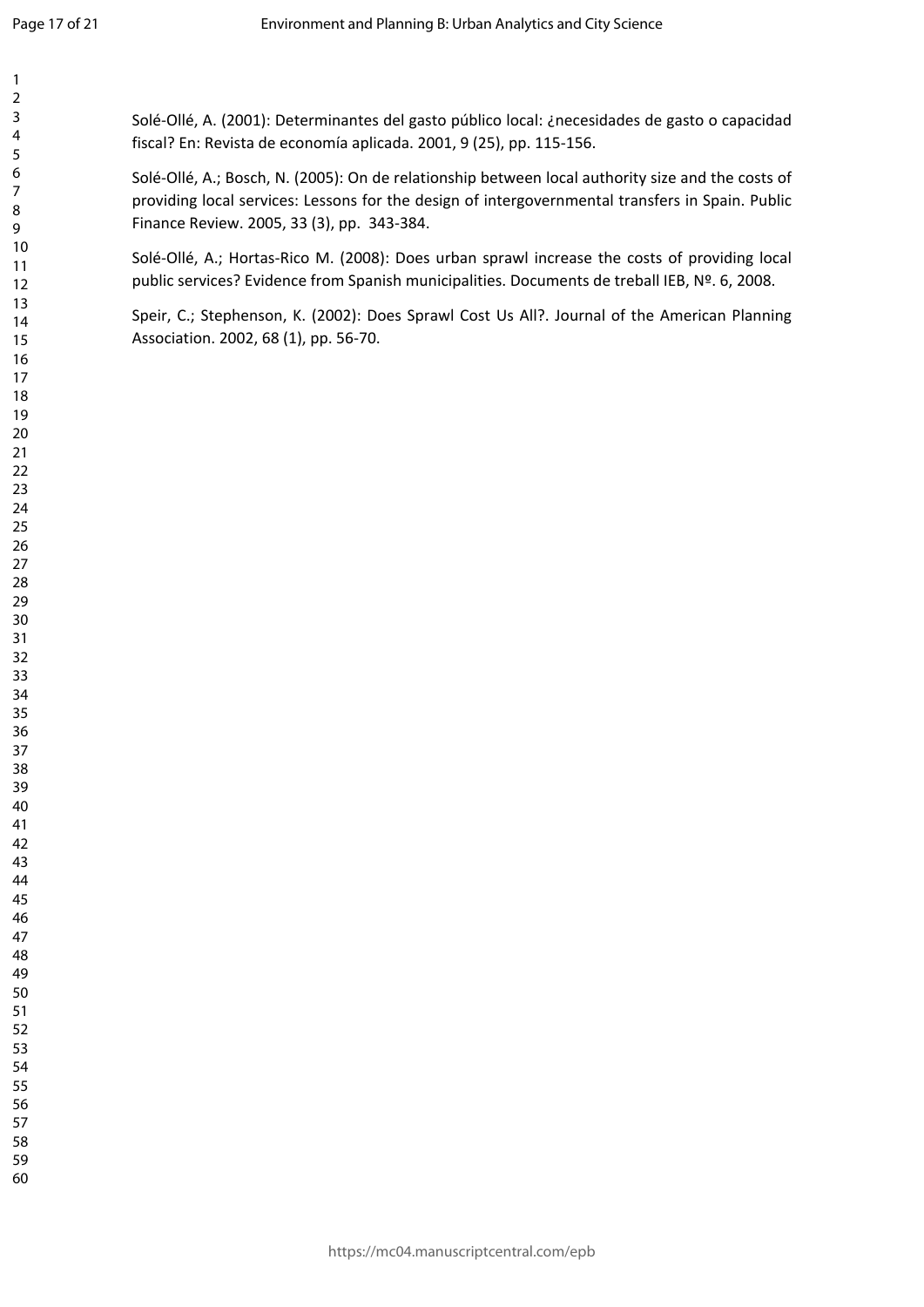### **Graphical representation of the effects of the sprawl index**

The next figures offer additional graphical representation of the model  $\beta$ -parameter estimates which are already described in tables 4, 5 and 6 of the main document. They demonstrate the effect of the sprawl variable on the different expenditure variables, differentiated by type of population. The bar shows the average effect (with a 95% credible interval). It visualizes the average of the effect of the sprawl variable on the expenditure variable and determines, according to its position with respect to a void effect, the direction (positive or negative) and the magnitude of the effect (the further from zero, the greater the effect). The bar's length shows the credible interval.



*Figure: Effect of sprawl in Etot and E1*



*Figure: Effect of sprawl in E13, E15, E16 and E17*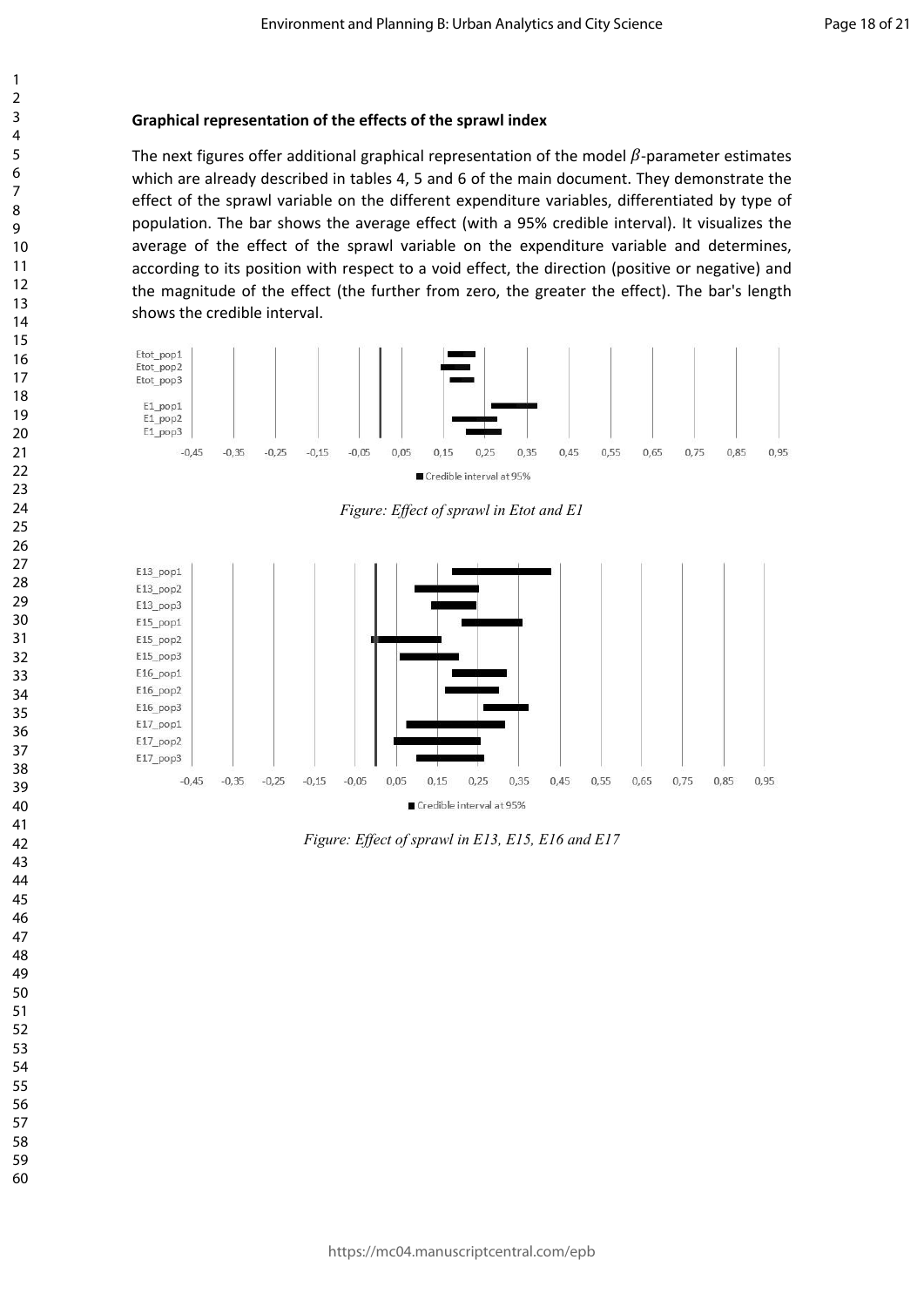

*Figure: Effect of sprawl in variables of level 4*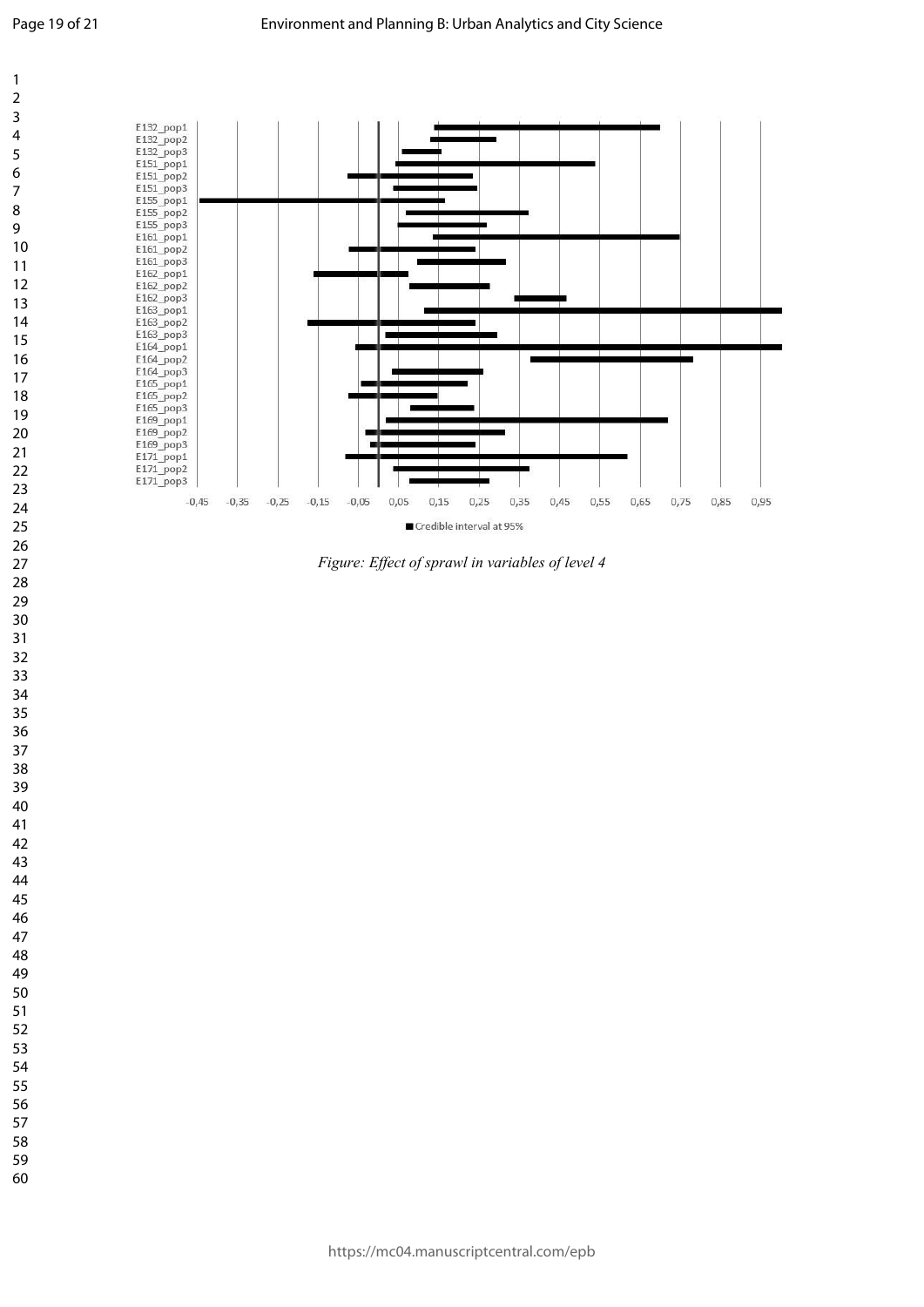

Figure 1: Area of study

197x147mm (300 x 300 DPI)